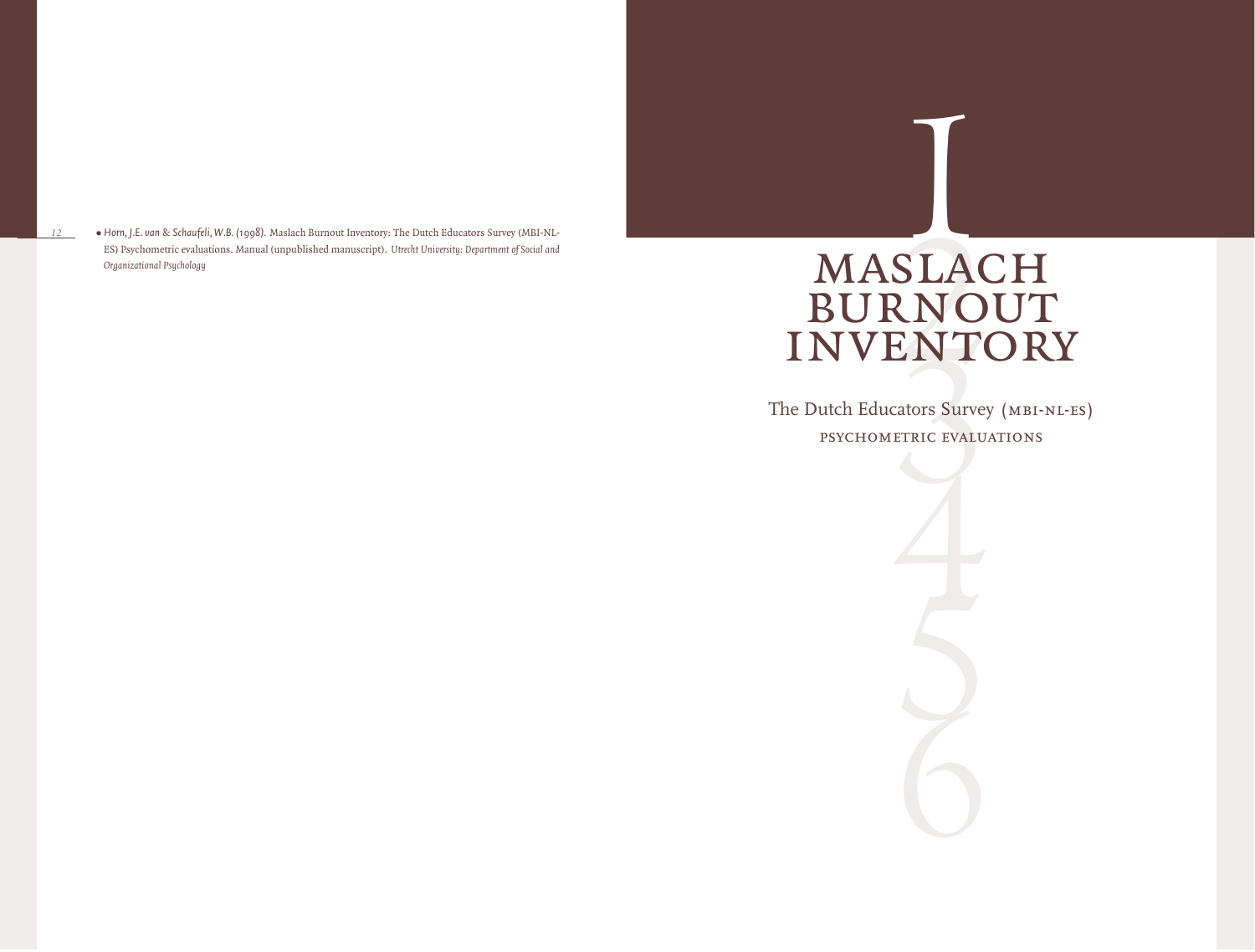*14*

**SUMMARY** 

The present study<sup>1</sup> examines the psychometric quality of the Dutch version of the Maslach Burnout Inventory for Educators, the mbi-nl-es. Results are presented on the factorial validity, internal consistency and test-retest reliability, intercorrelations between subscales, discriminant, construct, and predictive validity. The reliability of the depersonalization scale had been improved by adding two items. Overall, it can be concluded that the mbi-nl-es is a valid and reliable instrument for studying burnout among Dutch teachers. Moreover, normative burnout scores for gender, age, type of school, number of hours employed, and teaching experience were also assessed, allowing comparison between sub groups. Furthermore, reference data are available for both individual as well as group diagnostic purposes. That is, levels of individual and group scores can be compared to normative scores from teachers on sick leave and teachers who are working.

# **INTRODUCTION**

Burnout is a concept used to characterize a reaction to long-term stress, which is specifically linked to the emotional strain of working frequently and intensively with other people. Particularly, it seems that professionals working in human services (e.g., nurses, physicians, social workers, and teachers) are vulnerable to burnout *(Maslach, 1982)* 2. The most widely accepted conceptualization of burnout is found in the work of *Maslach* 

*and Jackson (1986).* They consider burnout as a symptom of emotional exhaustion, depersonalization and reduced personal accomplishment. Of these three dimensions, Emotional exhaustion comes closest to an orthodox reaction to stress *(Maslach & Schaufeli, 1993)* . *Emotional exhaustion* refers to a depletion of an individuals emotional resources and the feeling that the individual has nothing left to give to others psychologically. *Depersonalization* is described in terms of the development of indifferent and negative attitudes towards others. It is assumed that human service professionals distance themselves from the people they work with in order to cope with their feelings of emotional exhaustion. The third dimension of burnout involves a negative evaluation of *personal accomplishments* in working with other people. Individuals perceive themselves as being less effective in their job.

*Maslach and Jackson (1986, 1996)* based their self-report questionnaire, the Maslach Burnout Inventory-Human Services Survey (mbi-hss), on these three dimensions. Based on the MBI-HSS, a version was developed to measure teacher burnout (mbi-Educator Survey; *Maslach, Jackson, & Schwab, 1996)*. Although some items have been slightly modified, the mbi-es measures the same three dimensions, emotional exhaustion, depersonalization and personal accomplishment. Modifications concern the substitution of the term 'recipients' for 'students' (e.g., "I don't really care what happens to some students"), since in the teaching profession students are the teachers' recipients.

The mbi-hss and the mbi-es were both translated into Dutch, resulting in two equivalents, namely the mbi-nl *(Schaufeli & Van Dierendonck, 1993)* and the mbi-nl-e s 3 *(Schaufeli, Daamen, & Van Mierlo, 1994)*, respectively. Results on the *factorial validity* of the mbi-nl *(Schaufeli & Van Dierendonck, 1993)* showed that item 12 from the personal accomplishment subscale ("I feel very energetic") was a somewhat weak and ambiguous item, loading on the emotional exhaustion factor as well. To a somewhat lesser degree the same applies to the emotional exhaustion item 16 ("Working with people puts too much strain on me") that also loads significantly on the personal accomplishment factor. Similar results have been obtained in other exploratory validity studies *(e.g., Koeske & Koeske, 1989; Byrne, 1993; Enzmann, Schaufeli, & Girault, 1995)*. It has been recommended by the latter authors that item 12 and 16 should be removed from the questionnaire. In agreement with these results, items 12 and 16 were also removed from the questionnaire in the mbi-nl-es, resulting in a twenty item version subscaled in emotional exhaustion (EE, 8 items), Depersonalization (DP, 5 items) and personal accomplishment (PA, 7 items). *Schaufeli, et al. (1994)* studied the factorial validity of the MBI-NL-ES and they compared the fit of four plausible factor-analytic models. Results indicated that the original three-factor

3 Initially, the MBI-NL-ES was referred to as the MBI-NL-Le or MBI-NL-Ed.

<sup>1</sup> This chapter was written prior to the publication of the Dutch burnout manual in 2000 (*Schaufeli & Van Dierendonck, 2000*). The present research was based on a larger sample of teachers than used in the Dutch manual. In general, results obtained in the Dutch manual correspond with those presented in this chapter .

<sup>2</sup> Although burnout was exclusively studied among human service professionals, the burnout syndrome had also been recognized among employees other than human service employees. A general version of the MBI was developed that is applicable in a variety of work settings, regardless of whether these involve clients ( *Schaufeli, Leiter, Maslach, & Jackson, 1996*). The rationale is that the structure of burnout is identical for all professions, however it manifests in a specific form among human service professionals (e.g., a depersonalized attitude toward others).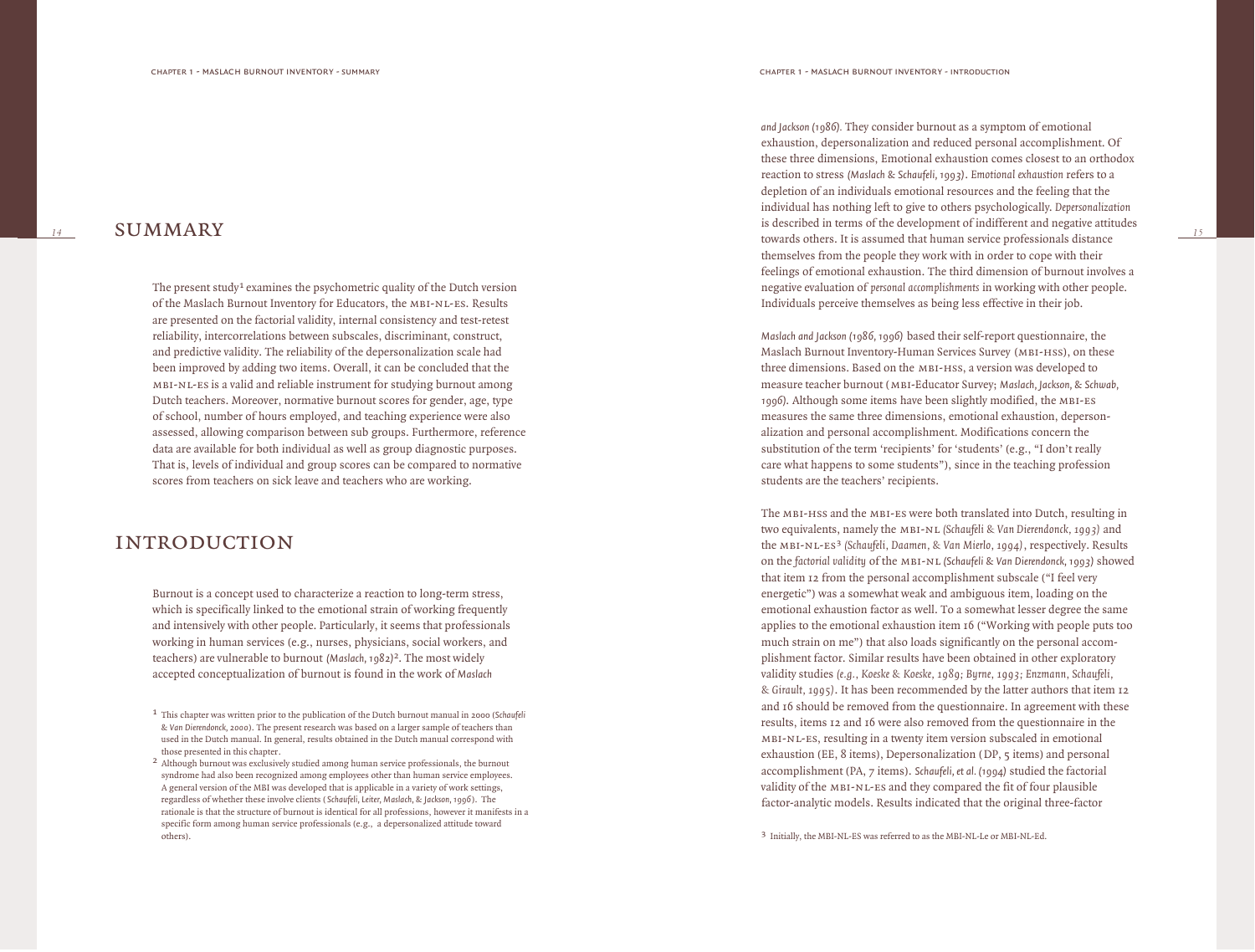model fitted the data best. Similar results were found in factor analytic studies by, for instance, *Byrne (1994)* with the mbi-es .

Second-order factor analyses were also conducted by *Schaufeli et al. (1994)* to assess the discriminant validity of the MBI-NL-ES subscales (emotional exhaustion, depersonalization, and personal accomplishment) using indicators of psychological strain (including depression and anxiety), and a variety of psychosomatic complaints (e.g., stomach and heart complaints). Two components emerged from these analyses: 1) a relatively strong and specific MBI burnout component and 2) a somewhat weaker general strain component that includes less specific mental and somatic complaints. Based on the results from these second-order factor analyses, two conclusions were drawn. First, burnout can be distinguished from self-reported psychological strain as well as from somatic complaints. However, it should be noted that emotional exhaustion is also related to these more general symptoms. This finding agrees with results obtained with the Dutch version of the mbi (mbi-nl) *(Schaufeli & Van Dierendonck, 1993)*. Second, burnout is characterized by a combination of stress-related symptoms (emotional exhaustion) and dysfunctional attitudes (depersonalization and reduced personal accomplishment).

Prior results concerning the validity of the MBI-NL-ES *(Schaufeli, et al., 1994)* were based on a relatively small sample of teachers. In this study, the analyses conducted by *Schaufeli et al. (1994)* are replicated (e.g., factorial and discriminant validity) and results of additional analyses are presented regarding the psychometric qualities of the revised version of the mbi-nles, including norm tables for several demographic and work related factors.

# **Burnout, demographic, and work-related factors**

It has been shown in studies among teachers that burnout is significantly related to particular demographic variables (gender and age) *(e.g., Greenglass, Burke & Ondrack, 1990; Friedman, 1991; Van Poppel & Kamphuis, 1992)* as well as to work-related factors (teaching experience, type of school, and the number of hours employed) *(e.g., Russell, Altmeier, & Van Velzen, 1987; Van Ginkel, 1987; Friedman, 1991).* However, different results are obtained in North-American and Dutch studies on teacher burnout (for further details see Chapter 2). North-American data indicate that male teachers report higher scores on depersonalization, whereas female teachers report higher scores on emotional exhaustion *(Russell, et al., 1987; Greenglass, et al., 1990).* Slightly different results are found among Dutch teachers, where feelings of emotional exhaustion are significantly higher in men *(Van Ginkel, 1987).* Similar to North-America, males score higher on depersonalization than females.

Several studies report on the relevance of age in the study of burnout among teachers. However, in both Dutch and North-American studies it is suggested that experience in teaching, rather than age, is more strongly related to burnout. In North-America, researchers generally conclude that younger teachers are more vulnerable to burnout than older teachers *(Friedman, 1991).* In contrast, findings from The Netherlands suggest that more experienced teachers, rather than less experienced teachers, run a greater risk of burning out *(Van Ginkel, 1987).* The longer they work as a teacher, the more they become emotionally exhausted. This suggests a process of gradually wearing out. No valid explanations are given for these differences.

Some studies show a significant relation between burnout and type of school: burnout seems to be more prevalent among secondary than among elementary school teachers *(Russell, et al., 1987). Gold and Grant (1993)* argued that secondary school teachers are more burned out because, compared with students from elementary schools, secondary school students are less interested and more difficult to motivate. In several studies *(e.g., Van Ginkel, 1987; Friedman, 1991)* it was found that full-time teachers report higher scores on emotional exhaustion than part-time teachers. Full-time teachers have less time to spend on other activities outside work, therefore it is not surprising that they have fewer opportunities to rest and replenish their energy resources.

It has repeatedly been demonstrated that tensions in the work relationships with students, colleagues, and the school are important causes of teacher stress *(Hart, 1987).* In particular, tensions in the relationship with students are found to be caused by, for instance, disciplinary problems, students' demotivation and misbehavior *(Hodge, Jupp & Taylor, 1994; Boyle, Borg, Falzon & Baglioni, 1995).* In the relationships with colleagues and the school, tensions are said to be evoked by, for instance, lack of appreciation and support *(Brown & Ralph, 1992; Smith & Bourke, 1992; Travers & Cooper, 1993).*

As already indicated briefly, in the present study the MBI-NL-ES is (re)validated. A variety of analyses were conducted to provide information about the following psychometric properties of the MBI-NL-ES: factorial validity; internal consistency and the test-retest reliability; intercorrelations of subscales; subscales mean and standard deviations; discriminant validity; construct validity; predictive validity, and normative burnout scores for gender, age, type of school, number of hours employed, and teaching experience.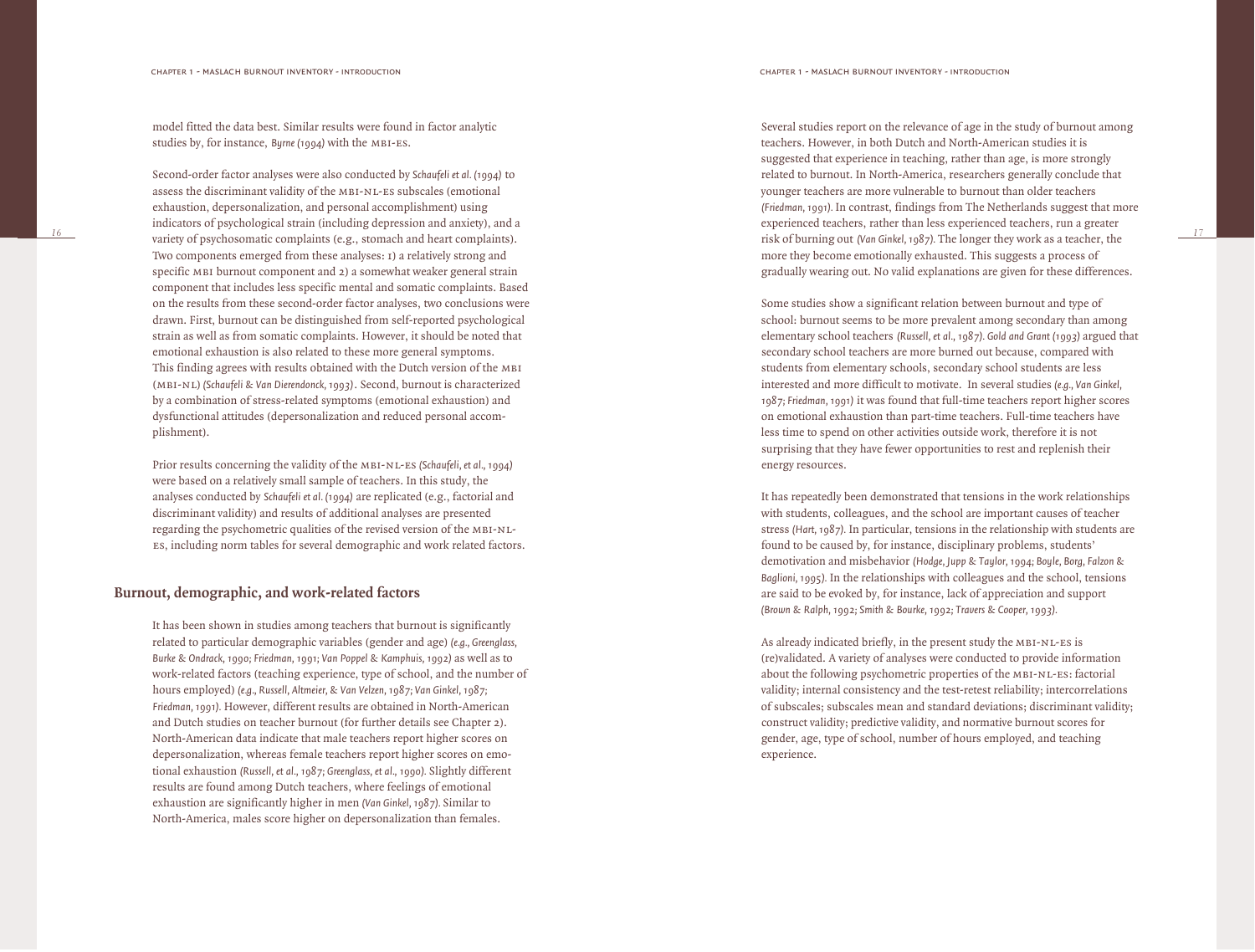# METHOD

#### **Sample descriptions**

Table 1 presents a description of demographic features of the total sample  $(N=3247)$ . Data presented in this study are derived from six samples, A to F and an additional sample of teachers on sick leave. A short description of these studies is presented below.

**Sample A.** Several studies were conducted in different schools located in and around Utrecht, The Netherlands. The total sample consists of 659 teachers (response rate  $73\%$ ) employed in one secondary school (N=74), four vocational schools (N=341), five elementary schools (N=103) and three special education schools (N=114).

**Sample B** consisted of a sample of 286 teachers from the northern and southern part of The Netherlands (response rate 45%) employed in two secondary schools ( $N = 80$ ), thirty-one primary schools ( $N = 152$ ), and 4 special education schools (N=54).

**Sample C.** A longitudinal study was set out in the eastern part of The Netherlands among 545 teachers from four secondary schools. 274 teachers participated in the study (response rate 50%). In the follow-up 12 months later 214 teachers returned the questionnaire (response rate 33%) of which 136 teachers participated both in 1996 and 1997.

**Sample D.** Questionnaires were sent to 1000 teachers in the western part of The Netherlands. 270 teachers from secondary (N=92), vocational (N=103), and primary  $(N=75)$  schools participated in the study. The response rate was 27%.

**Sample E.** A questionnaire was sent to a randomly selected sample of 3000 teachers derived from the files of the National Insurance Board. 1125 teachers from secondary (N=249), vocational (N=220), primary (N=547), and special education (N=109) schools completed the questionnaire (response rate 38%). The follow-up was conducted 12 months later. From the 1308 returned questionnaires, 998 teachers had completed the questionnaire in both 1997 and 1998 (response rate 76%).

**Sample F.** Sample F is a composite sample of three independent studies conducted in 1995 and 1996. The sample consists of eight secondary  $(N=378)$  and five vocational schools  $(N=255)$  in various Dutch regions. Response percentages ranged from approximately 35% to 75%.

# **Sample of teachers on sick leave**

In addition to the pooled sample consisting of sample A to F, a separate sample of teachers on sick leave has been included in the current study. About 700 questionnaires were sent to 10 Occupational Health and Safety Services throughout The Netherlands with the request to send them to teachers who were on sick leave for mental reasons. Burnout is not an officially recognized diagnosis, but the vast majority of mental health claims involves what is known as an 'exogenous reaction', which roughly equals burnout *(Kers & Van der Zouwe, 1994).* The questionnaire was completed by 147 teachers.

*19*

#### **Measurements**

**Burnout.** Burnout is measured with the MBI-NL-ES and consists of three subscales: emotional exhaustion, depersonalization, and personal accomplishment. The MBI-NL-ES differs from the MBI-ES in two ways. First, the scoring dimension in the MBI-NL-ES ranges on a 7-point Likert scale from 0 to 6 instead of 1 to 7. Second, in the MBI-NL-ES two frequency dimensions were simultaneously applied to the questionnaire (see Appendix). The so called *fixed* anchor is similar to that of the mbi-es: 'never' - 'few times a year or less' - 'few times a month or less' - 'few times a month' - 'once a week' - 'few times a week' - 'every day'. The so called *variable* anchor ranges from 'never' - 'seldom' - 'now and then' - 'regular' - 'often' - 'very often' - 'always'. This additional scoring dimension was applied because its scoring dimension semantically corresponds better with some items (e.g., "I have become more callous toward people since I took this job").

Depersonalization has been identified as the least reliable subscale *(Enzmann, et al., 1995).* To strengthen the validity of the depersonalization scale and to increase its internal consistency, it has been recommended to add a couple of items about the behavioral aspect of depersonalization *(Enzmann, et al., 1995).* Following this suggestion, two items were added to the depersonalization scale: "In my work people bother me with personal problems that I don't want to be bothered with", and "I try to keep away from the personal problems of my students". The extended depersonalization scale (DPext) was included in studies C, D, and E. Items of the MBI-NL-ES are included in the appendix.

In the American study, scores on the MBI subscales emotional exhaustion, depersonalization, and personal accomplishment are based on the summation of item scores in each subscale. In the MBI-NL-ES the sum score of each subscale is divided by the number of items in that subscale. In the norm tables these mean scale scores are used instead of sum scores, since their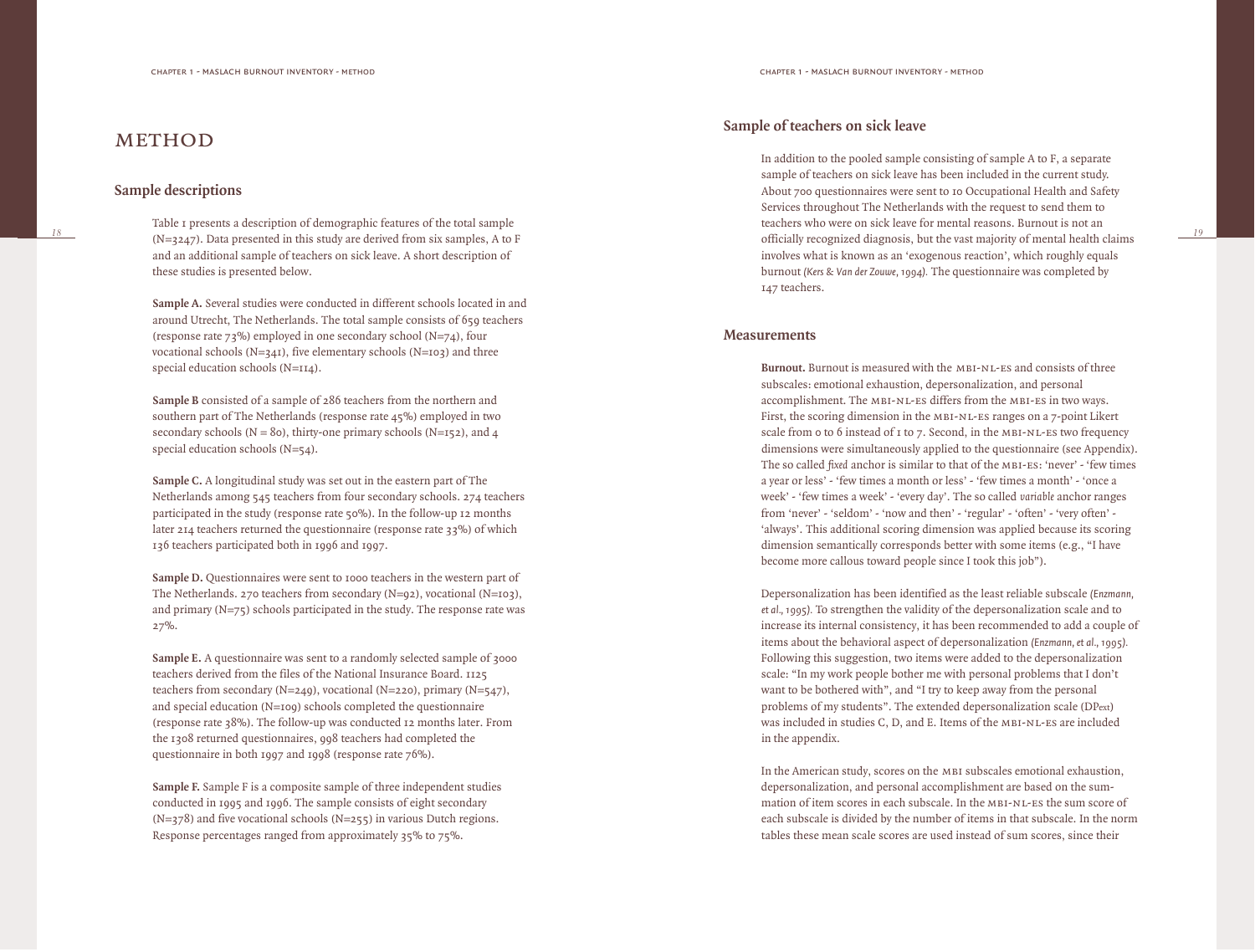*20*

**demographic characteristics**

|                               |           | <b>TOTAL</b>             |      | <b>SECONDARY</b>            | <b>VOCATIONAL</b> |                              |           | <b>PRIMARY</b>  |                          |      | <b>SPECIAL</b>           |      | <b>TEACHERS</b>            |                               |
|-------------------------------|-----------|--------------------------|------|-----------------------------|-------------------|------------------------------|-----------|-----------------|--------------------------|------|--------------------------|------|----------------------------|-------------------------------|
|                               |           | <b>SAMPLE</b>            |      | <b>TEACHERS</b>             | <b>TEACHERS</b>   |                              |           | <b>TEACHERS</b> |                          |      | <b>TEACHERS</b>          |      | <b>ON SICK LEAVE</b>       |                               |
|                               |           | $(N=3295)$               |      | $(N=1094)$                  | $(N=972)$         |                              |           | $(N=877)$       |                          |      | $(N=277)$                |      | $(N=147)$                  |                               |
|                               | ${\bf N}$ | $\frac{1}{\sqrt{2}}$     | N    | $\mathcal{O}_{\mathcal{O}}$ | $\mathbf N$       | $\mathcal{O}/_{\mathcal{O}}$ | ${\bf N}$ |                 | $\frac{1}{\sqrt{2}}$     | N    | $\frac{1}{2}$            | N    | $\mathsf{o}_{\mathsf{lo}}$ |                               |
| <b>GENDER</b>                 |           |                          |      |                             |                   |                              |           |                 |                          |      |                          |      |                            | <b>GENDER</b>                 |
| Men                           | 1736      | 52.7                     | 720  | 66.9                        | 595               | 62.0                         | 262       |                 | 30.0                     | 107  | 38.6                     | 70   | 48.6                       | Men                           |
| Women                         | 1523      | 46.3                     | 356  | 33.1                        | 364               | 38.0                         | 610       |                 | 70.0                     | 170  | 61.4                     | 77   | 52.4                       | Women                         |
| Total                         | 3259      | 100.0                    | 1076 | 100.0                       | 959               | 100.0                        | 872       |                 | 100.0                    | 277  | 100.0                    | 147  | 100.0                      | Total                         |
| $\mathbf{AGE}$                |           |                          |      |                             |                   |                              |           |                 |                          |      |                          |      |                            | $\mathbf{AGE}$                |
| Mean                          | 44        |                          | 45   |                             | 44                | $\overline{\phantom{m}}$     | 42        |                 |                          | 41   | $\overline{\phantom{0}}$ | 47   | $\overline{\phantom{0}}$   | Mean                          |
| SD                            | 8.07      | $\overline{\phantom{0}}$ | 8.01 | $\equiv$                    | 7.52              | $-$                          | 8.35      |                 | $\overline{\phantom{0}}$ | 7.90 | $\equiv$                 | 8.46 | $\overline{\phantom{0}}$   | SD                            |
| <b>AGE GROUPS</b>             |           |                          |      |                             |                   |                              |           |                 |                          |      |                          |      |                            | <b>AGE GROUPS</b>             |
| $\leq 39$                     | 997       | 30.5                     | 267  | 24.7                        | 264               | 27.4                         | 333       |                 | 38.2                     | 124  | 44.3                     | 24   | 16.4                       | $\leq 39$                     |
| $40 - 44$                     | 706       | 21.6                     | 222  | 20.5                        | 202               | 22.0                         | 195       |                 | 22.3                     | 63   | 22.7                     | 23   | 15.8                       | $40 - 44$                     |
| 45-49                         | 764       | 23.4                     | 253  | 23.4                        | 255               | 26.0                         | 187       |                 | 21.4                     | 49   | 18.2                     | 33   | 22.6                       | 45-49                         |
| $\geq 50$                     | 804       | 24.5                     | 340  | 31.4                        | 243               | 24.6                         | 158       |                 | 18.1                     | 41   | 14.8                     | 66   | 45.2                       | $\geq 50$                     |
| Total                         | 3271      | 100.0                    | 1082 | 100.0                       | 964               | 100.0                        | 873       |                 | 100.0                    | 277  | 100.0                    | 147  | 100.0                      | Total                         |
| <b>WORK EXPERIENCE (YRS.)</b> |           |                          |      |                             |                   |                              |           |                 |                          |      |                          |      |                            | <b>WORK EXPERIENCE (YRS.)</b> |
| Mean                          | 17        |                          | 17   |                             | 17                | $\overline{\phantom{0}}$     | 18        |                 |                          | 16   | $\overline{\phantom{0}}$ | 21   | $\overline{\phantom{0}}$   | Mean                          |
| SD                            | 8.70      | $\overline{\phantom{0}}$ | 9.16 | $\overline{\phantom{0}}$    | 8.59              | $-$                          | 8.32      |                 | $\overline{\phantom{0}}$ | 8.17 | $\overline{\phantom{a}}$ | 8.83 | $\overline{\phantom{0}}$   | <b>SD</b>                     |
| <b>CATEGORIES</b>             |           |                          |      |                             |                   |                              |           |                 |                          |      |                          |      |                            | <b>CATEGORIES</b>             |
| $\leq 9$                      | 683       | 21.7                     | 248  | 23.0                        | 235               | 5.1                          | 153       |                 | 17.6                     | 38   | 19.9                     | 55   | 37.4                       | $\leq 9$                      |
| $IO-IQ$                       | 1166      | 37.1                     | 386  | 35.7                        | 324               | 34.6                         | 346       |                 | 39.9                     | 85   | 44.5                     | 49   | 33.3                       | $IO-IQ$                       |
| $\geq 20$                     | 1300      | 41.2                     | 446  | 41.3                        | 377               | 40.3                         | 370       |                 | 42.5                     | 68   | 35.6                     | 43   | 29.3                       | $\geq$ 20 I7                  |
| Total                         | 3148      | 100.0                    | 1080 | 100.0                       | 936               | 100.0                        | 867       |                 | 100.0                    | 191  | 100.0                    | 147  | 100.0                      | Total                         |
| <b>HOURS EMPLOYED</b>         |           |                          |      |                             |                   |                              |           |                 |                          |      |                          |      |                            | <b>HOURS EMPLOYED</b>         |
| Mean                          | 28        |                          | 27   |                             | 26                | $\overline{\phantom{0}}$     | 31        |                 |                          | 32   | $\overline{\phantom{0}}$ | 32   | $\overline{\phantom{a}}$   | Mean                          |
| SD                            | 9.52      | $\overline{\phantom{0}}$ | 9.31 | $\overline{\phantom{m}}$    | 9.00              | $\qquad \qquad -$            | 9.44      |                 | $-$                      | 9.00 | $\overline{\phantom{m}}$ | 8.22 | $\overline{\phantom{a}}$   | SD                            |
| <b>EMPLOYMENT</b>             |           |                          |      |                             |                   |                              |           |                 |                          |      |                          |      |                            | <b>EMPLOYMENT</b>             |
| Full time                     | 1393      | 46.9                     | 528  | 49.3                        | 409               | 52.1                         | 352       |                 | 41.3                     | 75   | 40.1                     | 65   | 45.1                       | Full time                     |
| Part time                     | 1574      | 53.1                     | 544  | 50.7                        | 376               | 47.9                         | 500       |                 | 58.7                     | 112  | 59.9                     | 79   | 54.9                       | Part time                     |
| Total                         | 2967      | 100.0                    | 1072 | 100.0                       | 785               | 100.0                        | 852       |                 | 100.0                    | 187  | 100.0                    | 144  | 100.0                      | Total                         |

*Note: due to missing data, the total number of respondents may vary slightly for different variables.*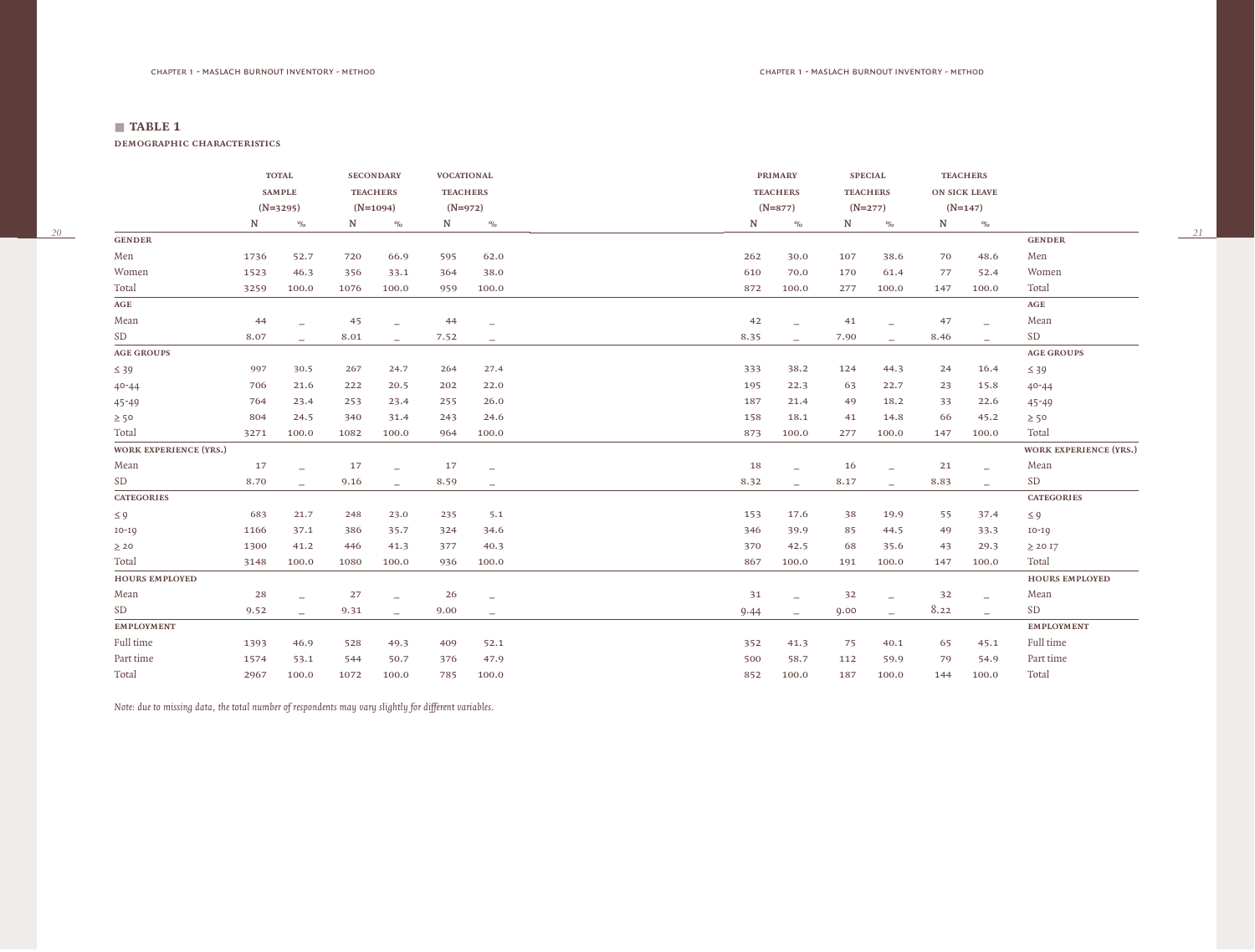interpretation is more straightforward (ranging from 0 to 6) and because a direct comparison between subscales is then possible. Demographic variables and work related factors are taken into account in describing the distribution of burnout scores.

**Health indicators.** Various health indicators were used to establish the discriminant validity of the three burnout dimensions. Job satisfaction. Teacher's satisfaction with work was measured using four items from the questionnaire 'Stress at School' *(Schaufeli, Hoonakker, & Van Horn, 1996).* Each item referred to the extent to which teachers were satisfied with their students, colleagues, the school and teaching in general, respectively. Response categories varied on a 5-point scale ranging from 'very dissatisfied' (1) to 'very satisfied' (5). The reliability coefficient was  $\alpha = .68^4$ .

*Mood.* Originally, the scale was developed by *Warr (1990a; 1990b)* and consists of 12 mood-items such as tensed, uneasy, optimistic, and cheerful. Teachers were asked to indicate, on a 5-point scale ranging from 'never' (1) to 'always' (5), how often their job had made them feel, for instance, optimistic during the past month. Concerning the presupposed bipolar dimension of these mood-items in a positive and negative affect, the present study follows the one-factor solution, resulting from a study by *Taris, Schaufeli, Schreurs, & Caljé* (2000) in a teacher sample. Reliability coefficient was  $\alpha = .92$ .

*Mental and somatic health complaints* were measured using the Dutch adaptation of the work stress questionnaire developed by *Caplan, Cobb, French, Van Harrison, and Pinneau (1975)*; The 'Vragenlijst Organisatie Stress-Doetinchem' (vos-D) *(Bergers, Marcelissen & De Wolff, 1986*). The vos-D is one of the most widely used self-report questionnaires in The Netherlands to assess stress-reactions (e.g., psychological strain, somatic complaints) *(Kompier & Marcelissen, 1990).* Normative data are available from a large representative sample of Dutch employees ( $N = 2800$ ). The subscale 'mental health complaints' consists of 10 items referring to anxiety (e.g., feeling nervous, uneasy), depression (e.g., feeling sad, dejected), and irritation (e.g., feeling angry, annoyed). The reliability coefficient was  $\alpha = .87$ . The subscale 'somatic health complaints' consists of 14 items referring to a variety of psycho-somatic complaints such as sweating palms, upset stomach, trouble sleeping, and a faster than usual heart beat. The reliability coefficient was  $\alpha = 0.86$ . Items of both scales had to be answered on a 4point scale ranging from 'almost never' (1) to 'very often' (4).

*Organizational commitment.* Six items were drawn from the original 15 item Organization Commitment Questionnaire (ocq) *(Mowday, Steers, & Porter, 1979)*, each of which had to be answered on a 5-point scale ranging from 'totally disagree' (1) to 'totally agree' (5). The reliability coefficient was  $\alpha = .8q$ .

*Psychosomatic well-being* was assessed using one scale. The *psychosomatic health complaints* scale consists of 23 items from the Inventory of Subjective Health (voeg) *(Dirken, 1969)*. The scale measures a variety of psychosomatic health complaints such as headaches, cardiovascular problems, and stomachaches. Response categories were dichotomous, 'yes' (1) and 'no' (2). The Central Bureau of Statistics in The Netherlands uses the voeg units to measure the general health state. For reasons of comparability with their data, this total score will be maintained in the current study. The reliability coefficient was  $\alpha = .8$ 3.

*23*

*Cognitive weariness* was assessed using one scale. The *cognitive weariness* scale, a self-constructed scale, consists of 7 items. The scale refers to loss of concentration at work (e.g., "I have trouble concentrating on my work."). Each statement was rated on a 7-point scale ranging from 'a few times a year' (o) to 'every day' (6). The reliability coefficient was  $\alpha = .92$ .

#### **Work stressors.**

Five scales of the 'School Health Survey' *(Schoolgezondheidsonderzoek, Centraal Orgaan Bedrijfsgezondheidszorg, CO BGZ 1994)* were used to measure the experienced workload indicated by time pressure, teaching in general, and the work relationships with students, colleagues, and the school. Teachers had to indicate on a 6-point scale ranging from 'not applicable' (o) to ' very much' (5) to what extent they experienced work overload. The subscale 'time pressure' consists of 7 items (e.g., too much to do in too little time). The reliability coefficient was  $\alpha = 0.87$ . The subscale 'teaching in general' consists of 10 items (e.g., poor teaching material). The reliability coefficient was  $\alpha = .8$ 3. The subscale 'students' consists of 13 items (e.g., students' misbehavior, unmotivated students). The reliability coefficient was  $\alpha = .93$ . The subscale 'colleagues' consists of 10 items (e.g., incompetence of colleagues). The reliability coefficient was  $\alpha = .9$  and  $\alpha$ . The subscale 'school' consists of  $\overline{7}$  items (e.g., an unsupportive school principal). The reliability coefficient was  $\alpha = .93$ .

4 Internal consistency coefficients reported in the current study are based on data at Time 1.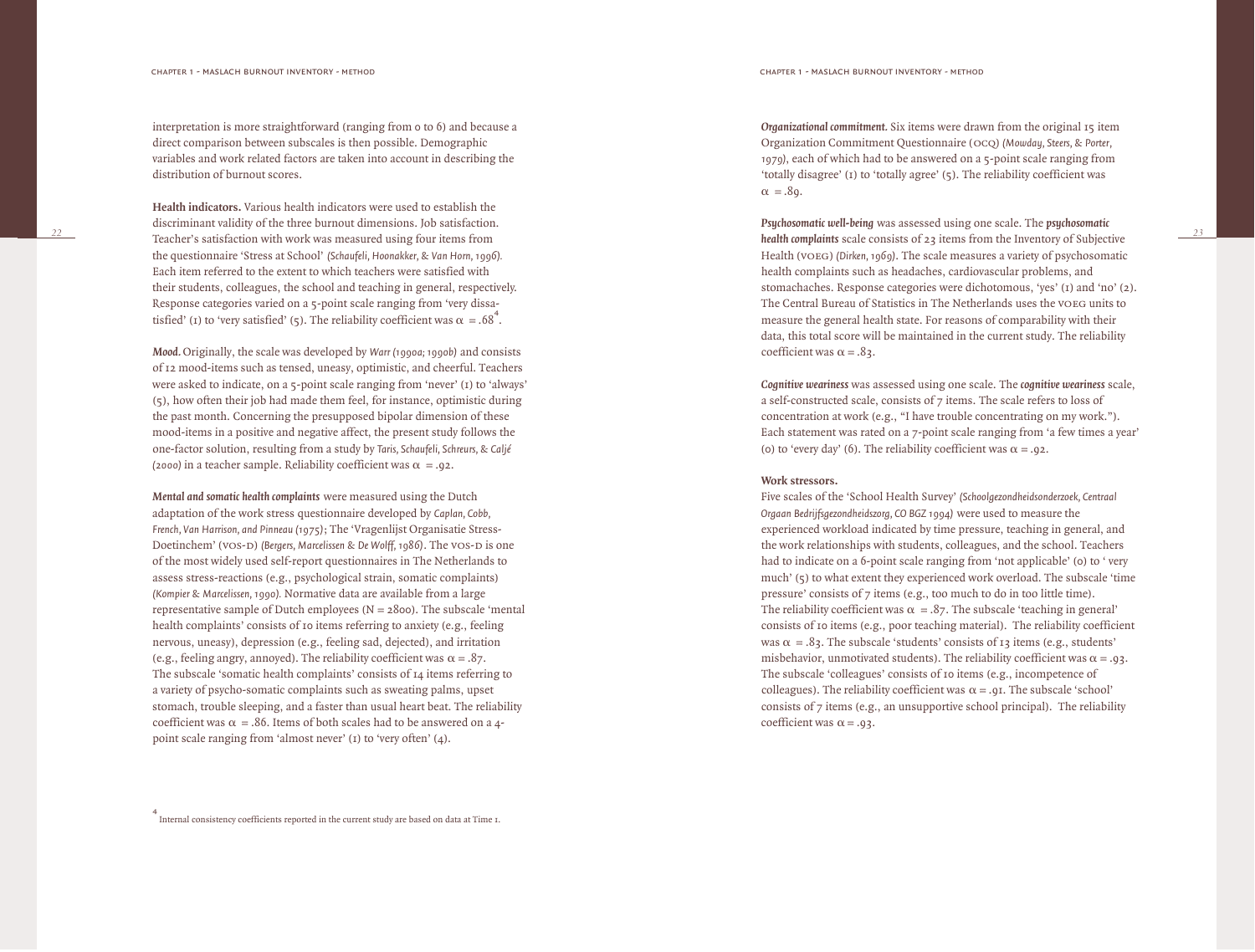### **Analyses**

To examine the relationship between demographic (gender and age) and work related factors (type of school, teaching experience, and number of hours employed) and burnout, multivariate analyses of covariance (mancova's) were conducted. Subgroups have been created in relation to age and teaching experience. Four more or less equally divided subgroups were distinguished for age: 1) 39 years or younger, 2) 40-44 years, 3) 45-49 years, 4) 50 and over. Teaching experience was categorized in three subgroups: 1) 9 years of experience or less, 2) 9-19 years, 3) 20 years or more. As for gender, male teachers were rated 0 and female teachers 1. With regard to type of school, secondary teachers were rated 1, vocational teachers 2, primary teachers 3, and special education teachers 4. As for the number of hours employed, full-time teachers were rated 0 and part-time teachers 1. Descriptive statistics for these demographic and work related factors are presented in Table 3.

# **RESULTS**

A variety of analyses were conducted to provide information about the following psychometric properties of the MBI-NL-ES: factorial validity; internal consistency and the test-retest reliability; intercorrelations of subscales; subscales mean and standard deviations; discriminant validity; construct validity; predictive validity, and normative burnout scores for gender, age, type of school, number of hours employed, and teaching experience. Results of the mancova's are also presented in each norm table.

# **Factorial validity**

Using the eqs Structural Equations Program *(Bentler & Weeks, 1980)* confirmatory factor analyses were performed to test the factor structure of the mbi-nl-es (including two additional DP-items). Table 4 presents the results of the comparison of the same four factor-analytic models that were tested by *Schaufeli, et al. (1994).* Because the  $\chi$  2 goodness-of-fit index strongly depends on sample size it has been recommended to report the nonnormed fit index (NNFI) *(Bentler & Bonett, 1980)*. These indices do not provide information about the absolute fit of a particular model, rather they assess the relative fit to another (nested) factorial model of a particular sample. Moreover, these indices can be used to compare the fit of a particular model with that of a similar model in other samples of different sizes.

#### ■ **table 2**

**CONFIRMATORY FACTOR-ANALYTIC MODELS (N=1629)** 

| <b>MODEL</b>                                  | df  | $\chi^2$    | <b>NNFI</b> | <b>GFI</b> | <b>AGFI</b> | <b>RMSR</b> |
|-----------------------------------------------|-----|-------------|-------------|------------|-------------|-------------|
| Null(M <sub>o</sub> )                         | 231 | $16922.32*$ |             | .32        | .25         | .550        |
| $I-Factor(MI)$                                | 209 | $6743.76*$  | .57         | .63        | .55         | .209        |
| $2$ -Factor oblique (M <sub>2</sub> )         | 208 | 3521.89*    | .78         | .80        | .76         | .148        |
| $\alpha$ -Factor orthogonal (M <sub>3</sub> ) | 209 | $2826.33*$  | .83         | .86        | .82         | .292        |
| $\lambda$ -Factor oblique (M <sub>4</sub> )   | 206 | $2135.33*$  | .87         | .89        | .86         | .102        |

*\* p=.001*

The so-called null model  $(M_o)$  is a baseline model of maximum independence between items (i.e., a model without a factor structure). The  $M<sub>o</sub>$  model corresponds to the hypothesis that there are just as many uncorrelated factors as there are items. The factorial models of the MBI-NL-ES with which  $M_0$  is compared are less restrictive. The following four models are tested in the present study:

- Mr: A 1-factor model that assumes that all MBI-NL-ES items load on one single factor.
- *•* <sup>M</sup>2: A 2-factor oblique model, including a combined DP and EE factor (the so called "core of burnout" *(Green, Walkey, & Taylor, 1991)* and a separate pa factor in which the two factors are allowed to be correlated.
- *•* <sup>M</sup>3: A 3-factor orthogonal model used by *Maslach and Jackson (1996),* which assumes that the mbi-nl-es items load on three uncorrelated factors (i.e., EE, DP, and PA).
- *•* <sup>M</sup>4: A 3-factor oblique model in which the three factors of M<sub>3</sub> are allowed to be correlated.

As can be seen from Table 2, the best relative fit of the four models is found for the 3-factor oblique model  $(M_4)$ . More specifically, each model improves significantly upon each preceding model,  $p = .001$ . This confirms prior results on the factorial validity of the mbi-nl-es *(Schaufeli et al., 1994)*. A comparison between the  $\alpha$ -factor orthogonal model (M $\alpha$ ) and the  $\alpha$ -factor oblique model (M4) results in a significant improvement of the latter  $(\Delta \chi^2$  with 3 DF = 691.00, p < .001).

The M4-model was also tested in different subsamples: gender, age, type of school, teaching experience and employment. As can be seen from Table 3 compared to the other models M1, M2, and M3, the values of the fit indices of M4 are higher in the various subsamples.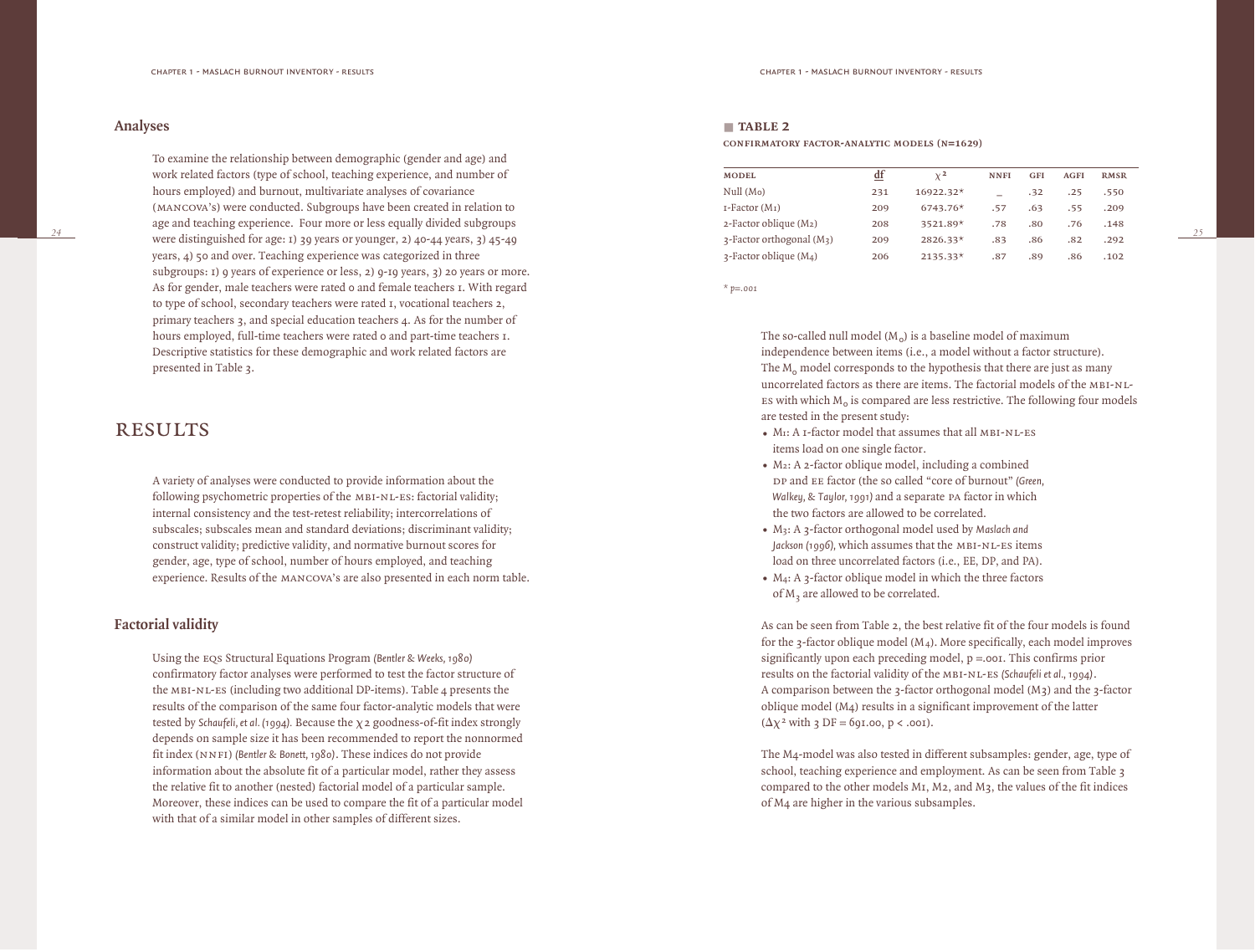*26*

**3-FACTOR OBLIQUE MODEL (M4;**  $\underline{df}$  **= 206) FOR THE SUBSAMPLES GENDER, AGE, TYPE of school, teaching experience and employment**

| <b>GENDER</b>              | N   | $\chi^2$  | <b>NNFI</b> | <b>GFI</b> | <b>AGFI</b> | <b>RMSR</b> |
|----------------------------|-----|-----------|-------------|------------|-------------|-------------|
| Male teachers              | 847 | 1416.10*  | .86         | .86        | .82         | .12         |
| Female teachers            | 851 | 1150.42*  | .88         | .88        | .86         | .11         |
| <b>AGE</b>                 |     |           |             |            |             |             |
| $\leq$ 39 yrs.             | 138 | 367.54*   | .85         | .81        | .77         | .13         |
| $40 - 44$ yrs.             | 136 | $407.13*$ | .80         | .78        | .73         | .17         |
| $45 - 49$ yrs.             | 123 | 387.40*   | .87         | .77        | .72         | .15         |
| $\geq$ 50 yrs.             | 142 | $424.13*$ | .84         | .79        | .74         | .17         |
| <b>TYPE OF SCHOOL</b>      |     |           |             |            |             |             |
| Secondary school           | 592 | 1053.72*  | .85         | .85        | .81         | .13         |
| Vocational school          | 355 | 714.20*   | .84         | .84        | .80         | .13         |
| Primary school             | 620 | 854.32*   | .88         | .89        | .86         | .10         |
| Special education          | 118 | $332.21*$ | .00.        | .8٥        | .76         | .14         |
| <b>TEACHING EXPERIENCE</b> |     |           |             |            |             |             |
| $\leq$ 9 yrs.              | 125 | 345.76*   | .85         | .81        | .76         | .13         |
| $IO - IQ VIS.$             | 193 | $442.32*$ | .85         | .82        | .78         | .15         |
| $\geq$ 20 yrs.             | 225 | 564.67*   | .84         | .81        | .77         | .16         |
| <b>EMPLOYMENT</b>          |     |           |             |            |             |             |
| Full time                  | 830 | 1204.72*  | .87         | .88        | .85         | .11         |
| Part time                  | 836 | 1321.95*  | .86         | .86        | .83         | .12         |
|                            |     |           |             |            |             |             |

*\*p=.001*

# **Internal consistency and test-retest reliability**

Table 4 displays the internal consistencies (Cronbach's  $\alpha$ ) of the MBI-NL-ES subscales for the total sample and the subsamples of teachers from secondary, vocational, primary, and special education schools.

*Nunnaly (1978)* proposed a value of .70 as a criterion for a satisfactory internal consistency. With exception of the depersonalization subscale, the internal consistencies of emotional exhaustion and personal accomplishment are well above this criterion (Table 4). The internal consistencies of the Emotional Exhaustion and Personal Accomplishment subscales also agree with those mentioned for the MBI-HSS (EE:  $\alpha = .90$ , DP:  $\alpha = .70$ , PA:  $\alpha = .71$ ) *(Maslach & Jackson, 1996)* and the MBI-ES (EE:  $\alpha = .90$ , DP:  $\alpha = .76$ , PA:  $\alpha = .76$ ) *(Maslach, et al., 1996).* The elimination of item 16 in the EE-subscale and item 12 in the pa-subscale of the mbi-nl-es obviously does not affect the internal consistency of both scales.

#### ■ **table 4**

#### **internal consistencies (cronbach's** a**) of the mbi-nl-es subsamples\***

|              | <b>TOTAL</b>  | <b>SECONDARY</b> | <b>VOCATIONAL</b> | <b>PRIMARY</b>  | <b>SPECIAL</b>  | <b>TEACHERS</b>      |
|--------------|---------------|------------------|-------------------|-----------------|-----------------|----------------------|
|              | <b>SAMPLE</b> | <b>TEACHERS</b>  | <b>TEACHERS</b>   | <b>TEACHERS</b> | <b>TEACHERS</b> | <b>ON SICK LEAVE</b> |
|              | $(N=3198)$    | $(N=1054)$       | $(N=935)$         | $(N=832)$       | $(N=259)$       | $(N=141)$            |
| EE           | .90           | .91              | .88               | .90             | .89             | .89                  |
| DP           | .66           | .66              | .67               | .57             | .61             | .63                  |
| <b>PA</b>    | .82           | .82              | .78               | .82             | .77             | .88                  |
|              | $(N=1496)$    | $(N=590)$        | $(N=321)$         | $(N=610)$       | $(N=109)$       | $(N=141)$            |
| <b>DPext</b> | .72           | .73              | .74               | .65             | .71             | .64                  |

*Note: EE = Emotional Exhaustion; DP = Depersonalization; PA = Personal Accomplishment. \* Teachers on sick leave are not included*

> As also can be seen from Table 4, internal consistencies of the burnout subscales are quite similar across subsamples of teachers. For emotional exhaustion and personal accomplishment, internal consistencies meet the criterion of  $\alpha$ =.70. This does not apply to the reliability of depersonalization. An extension of the depersonalization subscale (DPext) with two items increases the reliability in the total sample  $(\alpha = 73, n=1647)$ , and each of the subsamples. With exception of the primary school teacher sub sample the internal consistency of DPext in the other subsamples are satisfactory.

In Table 4 internal consistency coefficients of burnout subscales are presented for the sample of teachers on sick leave. As can be seen, the coefficients are comparable to those mentioned for the secondary, vocational, primary, and special education teacher samples.

To examine the stability of the MBI-NL-ES over time, test-retest reliabilities were computed for sample C. Test-retest reliabilities for EE, DPext, and PA were  $r=.8r, r=.65, and r=.72$  respectively over a 12 months period. For the American mbi-es, test-retest reliabilities over a 12 months period were r=.60, r=.54, and r=.57, respectively *(Jackson, Schwab & Schuler, 1986)*. For the mbi-nl-es, comparable test-retest correlations were found in the American manual. Only the test-retest correlation for ee was significantly higher  $(Z=4.03, p=.05)$  for the MBI-NL-ES.

# **Intercorrelations between burnout subscales**

Pearson's correlations coefficients between mbi-nl-es subscales are shown in Table 5. Z-values were computed in order to compare the magnitude of these correlations across groups.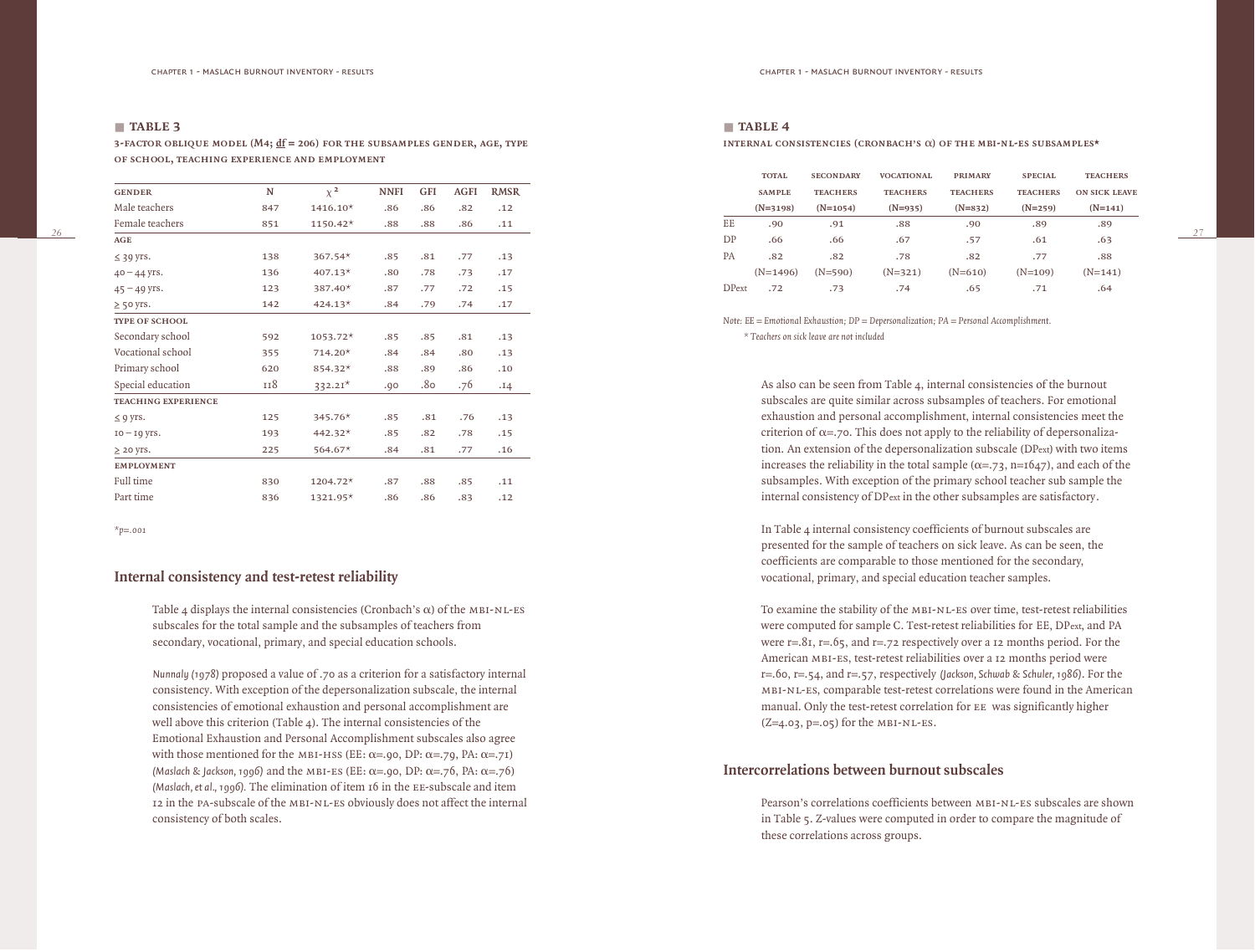*28*

**pearson's correlation coefficients and z-scores between the mbi-nl-es subscales and subsamples**

|                     |                          | <b>SECONDARY TEACHERS</b> |                           |                          |              | <b>VOCATIONAL TEACHERS</b> |        | PRIMARY TEACHERS   |                   |                          | <b>SPECIAL TEACHERS</b> |                          |        |              | <b>TEACHERS ON SICK LEAVE</b> |                          | <b>TOTAL SAMPLE</b>             |                          |                     |
|---------------------|--------------------------|---------------------------|---------------------------|--------------------------|--------------|----------------------------|--------|--------------------|-------------------|--------------------------|-------------------------|--------------------------|--------|--------------|-------------------------------|--------------------------|---------------------------------|--------------------------|---------------------|
|                     |                          | $(N=1054)$                |                           |                          | $(N=936)$    |                            |        | $(N=832)$          |                   |                          | $(N=259)$               |                          |        | $(N=141)$    |                               |                          | $(N=3048)$                      |                          |                     |
| <b>CORRELATIONS</b> | PA                       | <b>DPext</b>              | DP                        | PA                       | DPext DP     |                            | PA     | DPext DP           |                   | PA                       | <b>DPext</b>            | DP                       | PA     | <b>DPext</b> | DP                            | PA                       | <b>DPext</b>                    | DP                       | CORR.               |
| EE                  | $-.34$                   | .44                       | .50                       | $-.27$                   | .37          | .35                        | $-.22$ | .32                | .45               | $-.23$                   | .40                     | .37                      | $-.20$ | .12          | $-.13$                        | $-.17$                   | .42                             | .43                      | EE                  |
| PA                  | $\sim$                   | $-.37$                    | $-.39$                    |                          | $-$ -.25     | $-.26$                     |        | $-$ -.30 -.27      |                   | $\sim$                   | $-40 -3.0$              |                          |        | $--.40$      | $-42$                         | $\sim$ 100 $\mu$         | $-.38$                          | $-.18$                   | PA                  |
| <b>Z-SCORES: EE</b> |                          |                           |                           |                          |              |                            |        |                    |                   |                          |                         | $\overline{\phantom{a}}$ |        |              |                               |                          | $\overline{\phantom{0}}$        | $\overline{\phantom{0}}$ | <b>Z-SCORES: EE</b> |
| Vocational          | 1.72                     | 1.86                      | $4.09*$                   |                          |              |                            |        |                    |                   |                          |                         |                          |        |              |                               |                          | $\overline{\phantom{0}}$        |                          | Vocational          |
| Primary             | $2.81*$                  | $3.03*$ 1.39              |                           | 1.11                     | 1.18         | $2.50*$                    |        |                    |                   |                          |                         | $\overline{\phantom{a}}$ | -      |              |                               |                          | $\overline{\phantom{0}}$        | $\overline{\phantom{0}}$ | Primary             |
| Special             | 1.72                     | .36                       | $2.31*$                   | .60                      | 1.54         | .33                        |        | $.15$ $2.32*$ 1.35 |                   |                          |                         | $\overline{\phantom{0}}$ |        |              |                               | $\overline{\phantom{0}}$ | $\overline{\phantom{a}}$        | $\overline{\phantom{0}}$ | Special             |
| On sick leave       | 1.67                     |                           | 3.89* $4.62*$             |                          |              | $.81 \quad 2.94* \; 2.57*$ |        |                    | $.23$ 2.30* 3.85* |                          |                         |                          |        |              |                               |                          | $\overline{\phantom{m}}$        |                          | On sick leave       |
| <b>Z-SCORES: PA</b> |                          |                           |                           |                          |              |                            |        |                    |                   | -                        |                         | $\overline{\phantom{a}}$ | —      |              |                               |                          |                                 | $\overline{\phantom{0}}$ | <b>Z-SCORES: PA</b> |
| Vocational          | $\sim$                   |                           | $2.96*$ 3.24 <sup>*</sup> |                          |              |                            |        |                    |                   |                          |                         |                          |        |              |                               |                          | $\overline{\phantom{0}}$        |                          | Vocational          |
| Primary             | $\overline{\phantom{0}}$ | 1.70                      | $2.90*$                   |                          | $-1.13$      | .23                        |        |                    |                   |                          |                         | $\overline{\phantom{a}}$ | —      |              |                               | $\overline{\phantom{0}}$ | $\overline{\phantom{0}}$        |                          | Primary             |
| Special             | $\equiv$                 | .51                       | .50                       | $\equiv$                 | $2.38*$ 1.57 |                            |        | $-1.60$ 1.40       |                   |                          |                         |                          |        |              |                               |                          | $\hspace{0.1mm}-\hspace{0.1mm}$ | $\overline{\phantom{0}}$ | Special             |
| On sick leave       | $-$                      | 1.20                      | .40                       | $\overline{\phantom{0}}$ |              | $2.65*1.99*$               |        | $-2.04*1.86$       |                   | $\overline{\phantom{0}}$ | .70                     | .67                      | -      |              |                               |                          |                                 | $\overline{\phantom{0}}$ | On sick leave       |

*\* p ≤ .05* 

Overall analyses show a significant difference between the 5 subsamples concerning the intercorrelation between EE-DP ( $\chi^2$  with 4 df= 33.06, p=.05), EE-DPext ( $\chi^2$ 4 = 22.67, p=.05), and PA-DPext ( $\chi^2$ 4 = 15.08, p=.05). Intercorrelations between EE-PA ( $\chi^2$  with 4 df = 9.76, ns) and DP-PA ( $\chi^2$ 4 = 15.62, ns) were not significant. At subsample level, intercorrelations between EEand DPand DPext in particular are significantly higher in the secondary teacher sample, and lower in the sample of teachers on sick leave. Thus, in the secondary teacher sample, EE and DPare more closely linked than in the other subsamples. In the sample of teachers on sick leave these burnout dimensions are less interrelated.

# **Discriminant validity**

In Table 6 intercorrelations are presented between the MBI-NL-ES subscales (emotional exhaustion, depersonalization, and personal accomplishment) and various health indicators such as mood (e.g., anger, depression), organizational commitment, satisfaction, and a variety of psychosomatic complaints (e.g., stomach and heart complaints).

As can be seen from Table 6, EE correlates highly with all indicators of wellbeing associated with feelings and health complaints, suggesting that the

#### ■ **table 6**

**MEAN, SD, AND INTERCORRELATIONS BETWEEN BURNOUT AND VARIOUS INDICATORS of well-being**

|           | SATISFACTION NEGATIVE |             | <b>MENTAL</b>     | <b>PHYSICAL</b>   | PSYCHO-        | ORGANIZA-      | <b>COGNITIVE</b> |
|-----------|-----------------------|-------------|-------------------|-------------------|----------------|----------------|------------------|
|           |                       | <b>MOOD</b> | <b>HEALTH</b>     | <b>HEALTH</b>     | <b>SOMATIC</b> | TIONAL COM-    | <b>WEARINESS</b> |
|           |                       |             | <b>COMPLAINTS</b> | <b>COMPLAINTS</b> | <b>HEALTH</b>  | <b>MITMENT</b> |                  |
| N         | 1268                  | 1634        | 280               | 283               | 1810           | 249            | 1631             |
| M         | 3.66                  | 2.45        | 1.84              | 1.88              | 1.78           | 4.42           | 1.40             |
| <b>SD</b> | .68                   | .61         | .50               | .71               | .19            | .88            | .99              |
|           |                       |             |                   |                   |                |                |                  |
| EE        | $-54*$                | $.61*$      | $.77*$            | $.71*$            | $-52*$         | $-31*$         | $.66*$           |
| DP        | $-43*$                | $.35*$      | $.52*$            | $.36*$            | $-.19*$        | $-.24*$        | $.34*$           |
| <b>PA</b> | $.48*$                | $-.40*$     | $.43*$            | $.32*$            | $.18*$         | $.24*$         | $-32*$           |

*\*p≤.001. NB. High scores on Negative mood, Mental and Physical health complaints, and Cognitive Weariness indicate relatively more health complaints. High scores on Satisfaction, Psychosomatic health and Organizational commitment indicate a relatively higher level of well-being.*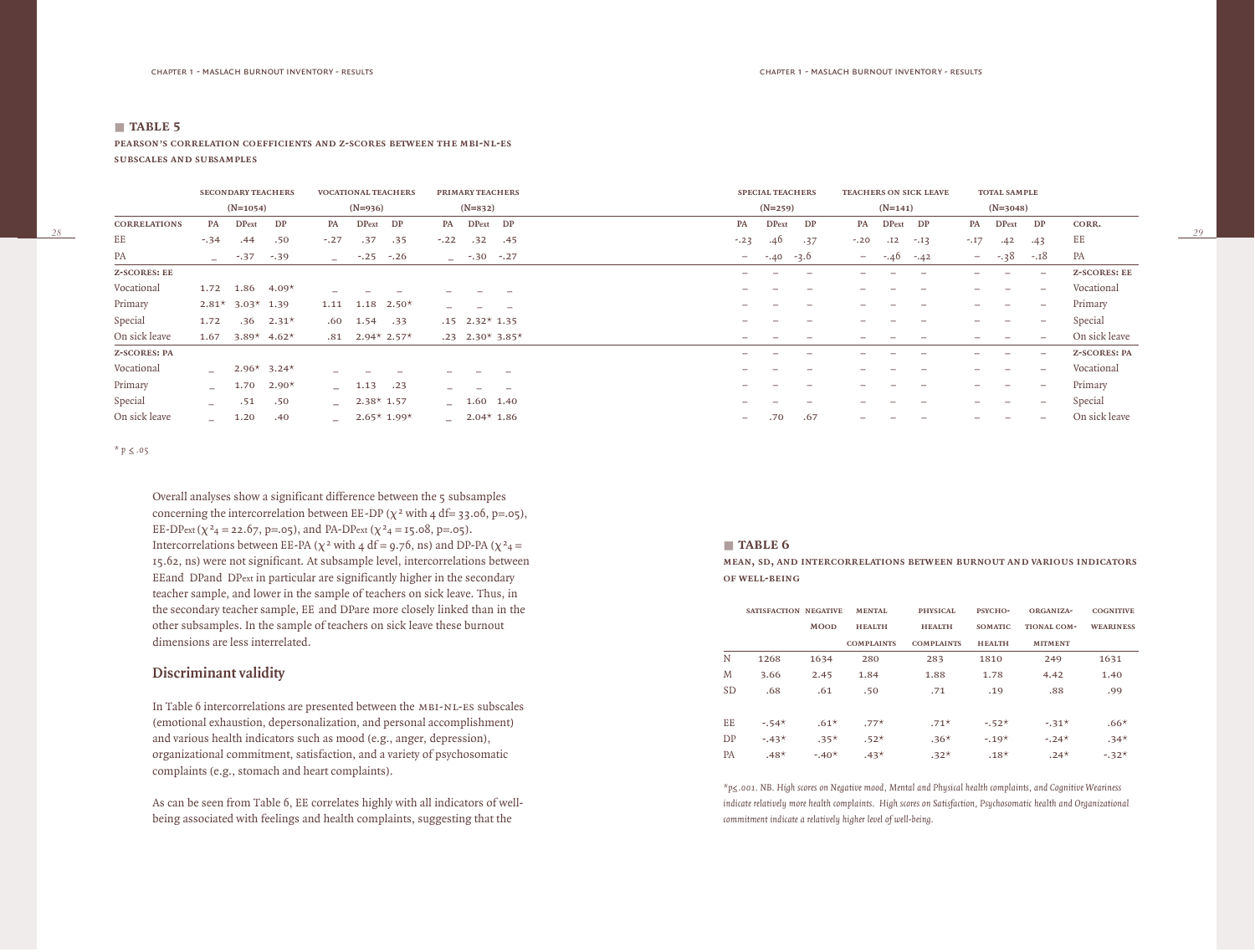*30*

**mean, sd, and intercorrelations between burnout and various work sTRESSORS** 

|           | <b>STUDENTS</b> | <b>COLLEAGUES</b> | <b>SCHOOL</b> | <b>TIME PRESSURE</b> | <b>TEACHING</b> |
|-----------|-----------------|-------------------|---------------|----------------------|-----------------|
| N         | 860             | 862               | 861           | 866                  | 852             |
| M         | 2.41            | 2.16              | 2.32          | 2.52                 | 2.16            |
| <b>SD</b> | .91             | .78               | 1.06          | .87                  | .70             |
|           |                 |                   |               |                      |                 |
| EE        | $.43*$          | $.35*$            | $.31*$        | $.55*$               | $.57*$          |
| DP        | $.37*$          | $.17*$            | $.23*$        | $.22*$               | $.35*$          |
| <b>PA</b> | $-38*$          | $-.05$            | $-.05$        | $-.17*$              | $-.29*$         |

*\*p≤.001. NB. High scores on all work stressors indicate that teachers experience relatively more stress.*

discriminant validity of this particular burnout dimension is relatively low. Regression analyses show that these well-being indicators account for 67 per cent of the variance in EE, with the psychological health complaints accounting for the highest variance ( $R^2 = .59$ ). The indicators of well-being explained almost 30 per cent of the variance in DP, with the psychological health complaints explaining 26 per cent. As for PA, the 29 per cent of variance in this burnout dimension is explained, in particular, by satisfaction  $(R^2 = .23)$ . These lower percentages of explained variance in DP and PA suggest that these burnout dimensions are more distinct dimensions in the range of possible health complaints.

# **Construct validity**

Table 7 presents the intercorrelation of burnout with selected stressors that were found to be relevant in previous studies to enhancing feelings of burnout in the long run.

As can be seen from Table 7, stress due to teaching and the relationship with students are highly correlated with feelings of emotional exhaustion, depersonalization and a reduced personal accomplishment. These work related stressors are considered the most salient aspects of the teaching profession. Regression analyses show that these work related stressors accounted for 38 percent of the variance in EE, with teaching accounting for the highest variance ( $R^2 = .30$ ). Students accounted for 15 of the total of 18 per cent variance in DP. As for PA, the work related stressor, students, was accountable for 16 per cent of the variance in this burnout dimension. Other work related stressors did not explain any variance in PA.

# ■ **table 8**

**ODDS RATIOS FOR BURNOUT (PREDICTORS) AND HEALTH STATUS** 

|     | <b>PREDICTORS</b> | EXP(B)     | 95% CI | <b>OVERALL STATISTICS</b> |
|-----|-------------------|------------|--------|---------------------------|
| EE  | low <sup>R</sup>  | I.00       |        | -2 log likelihood: 318.42 |
|     | mean              | $5.64*$    | 1.61   | $R^2 = 9.7$               |
|     | high              | $11.66***$ | 3.36   |                           |
| DP  | low <sup>R</sup>  | 1.00       |        |                           |
|     | mean              | 1.35       | .54    |                           |
|     | high              | 1.21       | .46    |                           |
| rPA | low <sup>R</sup>  | 1.00       |        |                           |
|     | mean              | 1.26       | .58    |                           |
|     | high              | .96        | .41    |                           |

*R = reference group; \*p≤.01; \*\*p≤.001.* 

# **Predictive validity**

The predictive validity of the mbi-nl-es was investigated using teachers from sample E who were healthy in 1997 and on sick leave in 1998 (N=45) and teachers who were healthy at both intervals (N=853).

Results from logistic regression analysis (Table 8) show that EE significantly predicts burnout. The risk to burnout is 5.64 and 11.66 times higher for teachers with average and high scores on EE, respectively.

# **Normative scores**

#### **Cut-off scores of the mbi-nl-es**

The American mbistudy presents numerical cut-off points based on three equally sized groups, assuming that the top, intermediate, and bottom thirds of the sample experience 'high', 'average', and 'low' levels of burnout, respectively *(Maslach & Jackson, 1996)*. Although the authors of the American mbi study emphasize that this classification should not be used for diagnostic purposes, many researchers tend to take this classification absolutely, that is, they consider 'high' levels as being burned-out. Following *Schaufeli and Van Dierendonck (1995)* the normative scores presented in the present study are based on a more refined classification using five percentile ranges ( $5^{th}$ ,  $25^{th}$ ,  $75^{th}$ , and  $95^{th}$  percentile) (see Table 9). The validity of this categorization is supported by the finding that for the MBI-NL, mental strain, physical symptoms, as well as the proportion of identified psychiatric 'cases' (based in the General Health Questionnaire) increased linearly with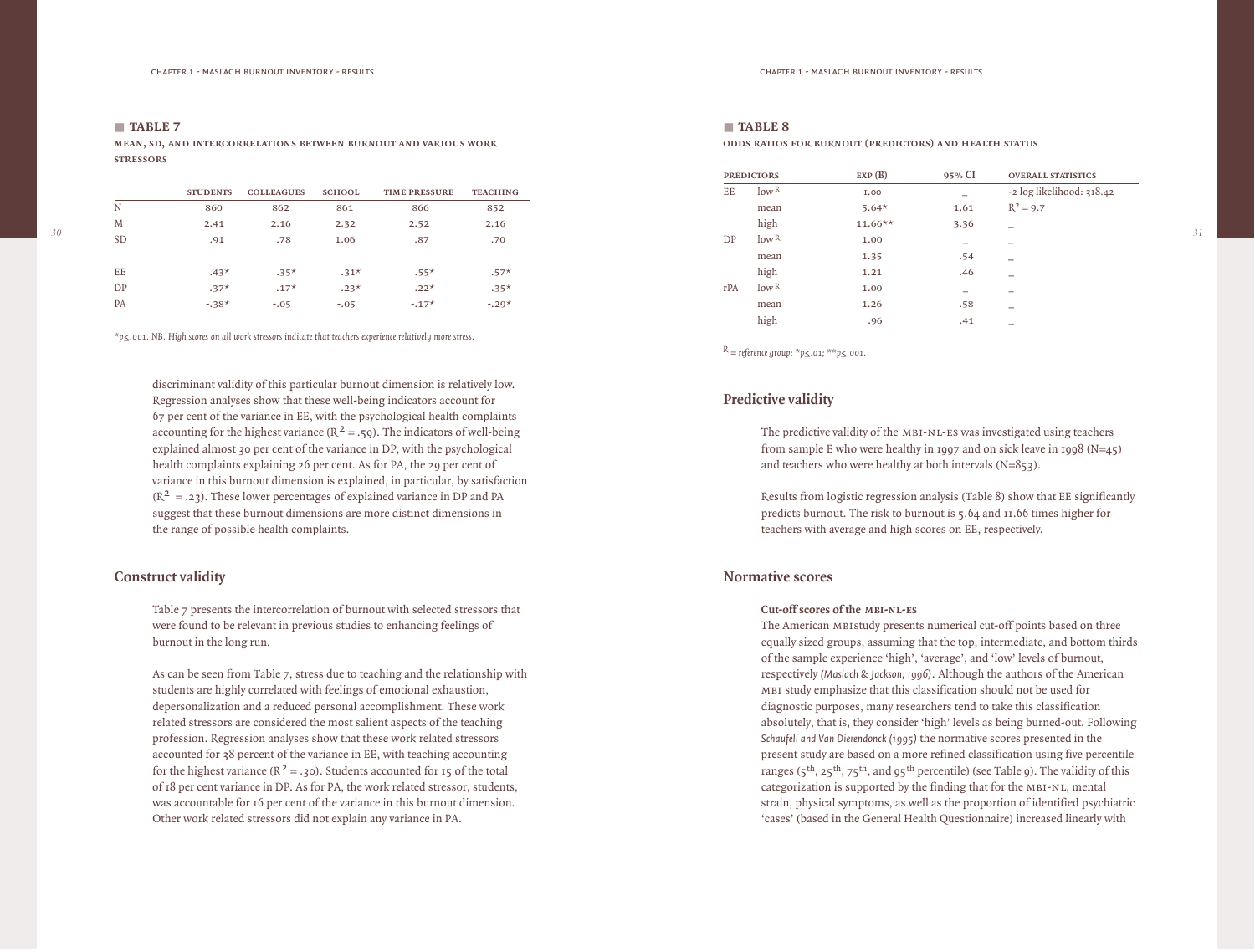*32*

**SCORING-CATEGORIES OF THE MBI-NL-ES** 

| <b>SCORING-CATEGORIES</b> | <b>SCORES</b>                                                          |
|---------------------------|------------------------------------------------------------------------|
| Very high                 | score > $95th$ percentile                                              |
| High                      | 75 <sup>th</sup> percentile < score $\leq$ 95 <sup>th</sup> percentile |
| Average                   | 25 <sup>th</sup> percentile < score $\leq$ 75 <sup>th</sup> percentile |
| Low                       | $5^{\text{th}}$ percentile < score $\leq 25^{\text{th}}$ percentile    |
| Very low                  | score $\leq$ 5 <sup>th</sup> percentile                                |

#### ■ **table 10**

#### **NORM TABLE SAMPLES OF TEACHERS AT WORK AND TEACHERS ON SICK LEAVE**

| <b>SCALE</b>  | M    | <b>SD</b> | <b>SE</b> | 5%  | 25%  | 75%  | 95%  | N    |  |
|---------------|------|-----------|-----------|-----|------|------|------|------|--|
| EE            |      |           |           |     |      |      |      |      |  |
| Men           | 2.08 | 1.22      | .03       | .38 | 1.13 | 2.88 | 4.38 | 1702 |  |
| At work       | 1.92 | 1.18      | .21       | .38 | 1.0  | 2.63 | 4.25 | 3211 |  |
| On sick leave | 3.84 | 1.23      | .11       | 1.5 | 3.13 | 4.88 | 5.63 | 137  |  |
| <b>DPEXT</b>  |      |           |           |     |      |      |      |      |  |
| At work       | 1.26 | .81       | .02       | .14 | .57  | 1.71 | 2.86 | 1675 |  |
| On sick leave | 1.58 | .85       | .07       | .29 | .96  | 2.00 | 3.14 | 138  |  |
| <b>RPA</b>    |      |           |           |     |      |      |      |      |  |
| At work       | 1.82 | .91       | .02       | .43 | 1.14 | 2.43 | 3.43 | 3102 |  |
| On sick leave | 2.33 | 1.07      | .09       | .57 | 1.57 | 3.11 | 4.19 | 136  |  |

| MULTIVARIATE $\underline{F}(3,1689)$ | UNIVARIATE $F(1,1691)$ |         |     |
|--------------------------------------|------------------------|---------|-----|
|                                      | EE                     | DP      | rPA |
| $6.03***$                            | $17.08***$             | $4.52*$ | .47 |

*\*\*\* p ≤.001; \*\* p ≤.01; \* p ≤ .05*

the severity of burnout *(Schaufeli & Van Dierendonck, 1994)*. To establish the clinical and predictive validity of the MBI-NL-ES, the present study includes a sample of teachers who seek treatment for their work related mental health problems. For the MBI-NL it was shown that in the normative sample, the cut-off scores corresponding with the  $95<sup>th</sup>$  percentile of the emotional exhaustion scale, the  $75<sup>th</sup>$  percentile of the depersonalization scale and the 25<sup>th</sup> percentile of the personal accomplishment scale, are similar to the corresponding mean scores of the subscales in a sample of outpatients that are being treated for burnout *(Schaufeli, Bakker, Hoogduin & Schaap, 2001)*.

#### ■ **table 11 norm table gender**

| <b>SCALE</b>            | M                | SD   | SE         | $5\%$                 | 25%        | <b>75%</b> | 95%  | N    |
|-------------------------|------------------|------|------------|-----------------------|------------|------------|------|------|
| EE                      |                  |      |            |                       |            |            |      |      |
| Men                     | 2.08             | I.22 | .03        | .38                   | I.I3       | 2.88       | 4.38 | 1702 |
| Women                   | I.72             | I.00 | .03        | .25                   | .88        | 2.38       | 3.88 | 1478 |
| <b>DPEXT</b>            |                  |      |            |                       |            |            |      |      |
| Men                     | I.52             | .85  | .03        | .43                   | .86        | 2.00       | 3.00 | 828  |
| Women                   | I.O              | .68  | .02        | .14                   | .43        | 1.43       | 2.29 | 84I  |
| rPA                     |                  |      |            |                       |            |            |      |      |
| Men                     | 1.8 <sub>9</sub> | .96  | .02        | .43                   | I.I4       | 2.57       | 3.57 | 1651 |
| Women                   | 1.73             | .85  | .02        | .43                   | I.I4       | 2.29       | 3.29 | 1424 |
| MULTIVARIATE F (3,1567) |                  |      |            | UNIVARIATE F (1,1569) |            |            |      |      |
|                         |                  | EE   |            | DP                    |            | rPA        |      |      |
| 22.08 ***               |                  |      | $12.34***$ |                       | $62.53***$ | $18.36***$ |      |      |

*\*\*\* p ≤.001; \*\* p ≤.01; \* p ≤ .05*

The following Tables present the normative scores (means and cut-off scores) for the total sample of teachers at work and an additional sample of teachers on sick leave (Table 10), gender (Table 11), age (Table 12), type of school (Table 13), teaching experience (Table 14), and number of hours employed (Table 15). In the norm tables, scores of the extended scale (DPext) are presented instead of the scores of the original five-item depersonalization scale.

Interpretation of the burnout dimension, personal accomplishment, has been simplified by subtracting the individual mean score (Mi) from the total mean score (Mt) so that similar to emotional exhaustion and depersonalization, high scores are indicative of a higher level of *reduced* personal accomplishment (rPA). The standard error of estimate (SE) is used to determine the confidence interval of an individual's true score. For instance, the confidence interval for the true score of a mean value of 1.92 on emotional exhaustion (mean value) lies between 1.88 and 1.96.

The results of mancova analysis are shown in Table 10. In this analysis, burnout subscales were dependent variables, sample (1=at work; 2=on sick leave) was the independent variable, and gender, age, type of school, teaching experience, and number of hours employed were included as covariates. As can be seen from Table 10, a significant multivariate effect of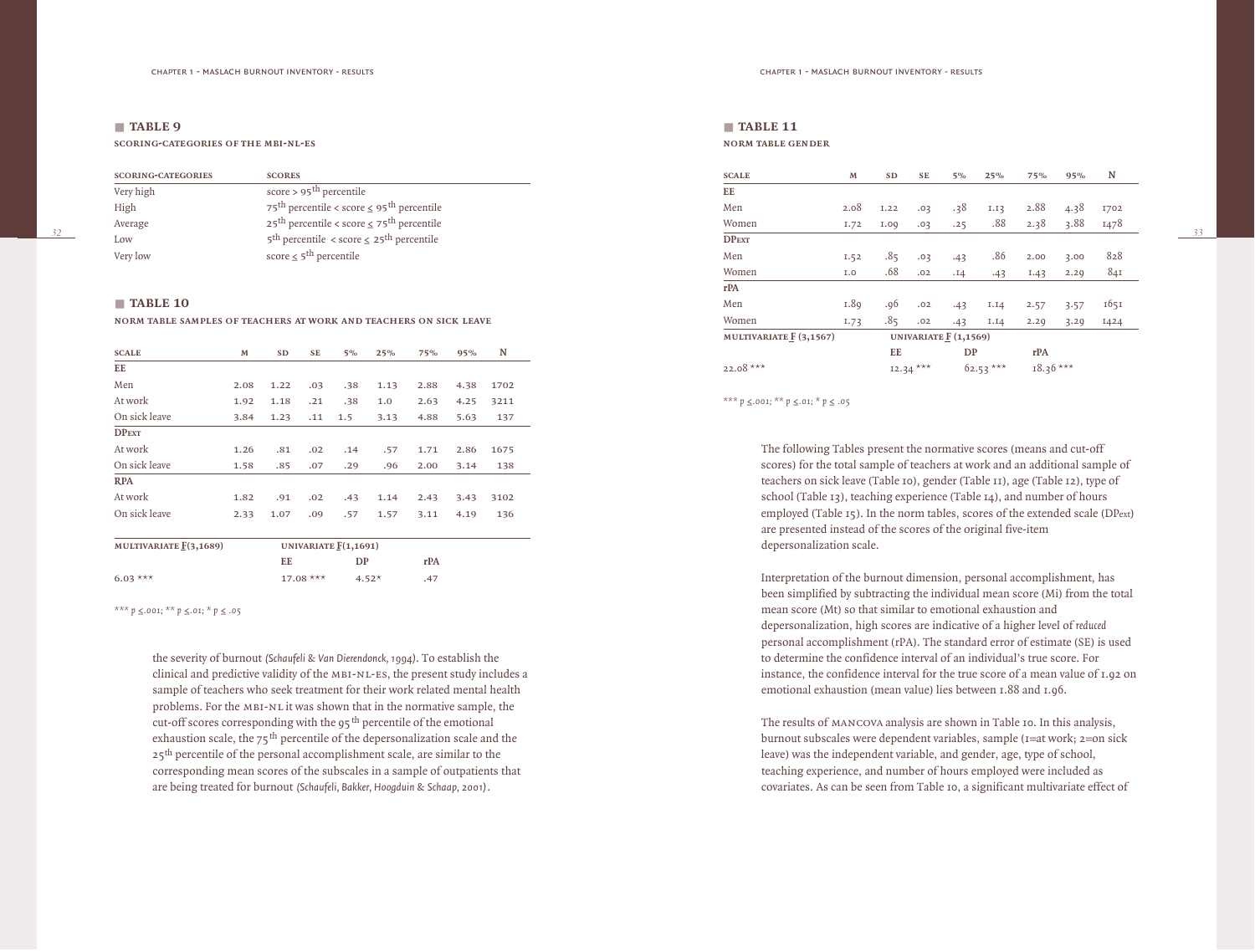| and the control of |  |
|--------------------|--|
|--------------------|--|

**norm table age**

| <b>SCALE</b>             | $\mathbf M$ | SD   | <b>SE</b> | $5\%$                  | 25%  | <b>75%</b> | 95%  | N   |
|--------------------------|-------------|------|-----------|------------------------|------|------------|------|-----|
| EE                       |             |      |           |                        |      |            |      |     |
| $\leq 39$                | 1.71        | 1.02 | .03       | .25                    | 1.00 | 2.31       | 3.64 | 977 |
| $40 - 44$                | 1.87        | 1.12 | .04       | .38                    | 1.00 | 2.50       | 4.00 | 690 |
| 45-49                    | 2.02        | 1.23 | .05       | .38                    | 1.00 | 2.88       | 4.25 | 740 |
| $\geq 50$                | 2.12        | 1.30 | .05       | .38                    | 1.13 | 2.88       | 4.63 | 782 |
| <b>DPEXT</b>             |             |      |           |                        |      |            |      |     |
| $\leq 39$                | 1.08        | .70  | .03       | .16                    | .57  | 1.46       | 2.43 | 462 |
| $40 - 44$                | 1.20        | .74  | .04       | .14                    | .71  | 1.57       | 2.57 | 376 |
| $45 - 49$                | 1.33        | .87  | .04       | .14                    | .71  | 1.71       | 3.00 | 383 |
| $\geq 50$                | 1.45        | .87  | .04       | .29                    | .86  | 2.00       | 3.08 | 448 |
| rPA                      |             |      |           |                        |      |            |      |     |
| $\leq 39$                | 1.66        | .84  | .03       | .43                    | 1.14 | 2.14       | 3.14 | 932 |
| $40 - 44$                | 1.78        | .85  | .03       | .43                    | 1.14 | 2.29       | 3.29 | 662 |
| 45-49                    | 1.83        | .95  | .04       | .43                    | 1.14 | 2.43       | 3.57 | 726 |
| $\geq 50$                | 2.04        | .98  | .04       | .57                    | 1.29 | 2.71       | 3.71 | 761 |
| MULTIVARIATE $F(9,4701)$ |             |      |           | UNIVARIATE $E(3,1567)$ |      |            |      |     |
|                          |             | EE   |           | DP                     |      | rPA        |      |     |
| $2.32*$                  |             | .36  |           | 2.19                   |      | 5.80 ***   |      |     |

*\*\*\* p ≤.001; \*\* p ≤ .01; \* p ≤ .05* 

'sample' (i.e., health status) was reached. Univariate results indicate that teachers on sick leave score significantly higher on emotional exhaustion and depersonalization than teachers who are at work. Obviously, teachers on sick leave suffer more from feelings of exhaustion and detachment. Note that, although not significant, mean scores on reduced personal accomplishment are also lower for teachers on sick leave.

Table 11 presents the results of a mancova analysis in which the burnout subscales were dependent variables. Gender was the independent variable and age, type of school, teaching experience, and number of hours employed were included as covariates. As can be seen in Table 11, a significant multivariate effect of 'gender' was reached. Univariate results indicate that scores on emotional exhaustion, depersonalization, and reduced personal accomplishment between men and women differ significantly. On average, men obtained higher scores than women on all three burnout dimensions.

#### ■ **table 13 norm table age**

| <b>SCALE</b>            | M    | <b>SD</b>              | SE  | $5\%$ | 25%         | 75%       | 95%  | N    |  |
|-------------------------|------|------------------------|-----|-------|-------------|-----------|------|------|--|
|                         |      |                        |     |       |             |           |      |      |  |
| secondary               | 2.02 | 1.23                   | .04 | .38   | 1.13        | 2.75      | 4.38 | 1074 |  |
| vocational              | 2.03 | 1.15                   | .04 | .38   | 1.13        | 2.75      | 4.13 | 935  |  |
| primary                 | 1.70 | 1.13                   | .04 | .25   | .88         | 2.25      | 3.88 | 856  |  |
| special education       | 1.73 | 1.08                   | .07 | .25   | .91         | 2.38      | 4.04 | 272  |  |
| <b>DPEXT</b>            |      |                        |     |       |             |           |      |      |  |
| secondary               | 1.48 | .84                    | .04 | .29   | .86         | 2.00      | 3.00 | 590  |  |
| vocational              | 1.40 | .80                    | .05 | .29   | .86         | 1.86      | 2.86 | 321  |  |
| primary                 | .99  | .68                    | .03 | .14   | .43         | 1.29      | 2.43 | 610  |  |
| special education       | 1.13 | .80                    | .08 | .14   | .43         | 1.58      | 2.86 | 109  |  |
| rPA                     |      |                        |     |       |             |           |      |      |  |
| secondary               | 1.99 | .94                    | .03 | .57   | 1.29        | 2.57      | 3.57 | 1030 |  |
| vocational              | 1.93 | .93                    | .03 | .57   | 1.29        | 2.57      | 3.57 | 911  |  |
| primary                 | 1.57 | .81                    | .03 | .29   | 1.00        | 2.00      | 3.05 | 832  |  |
| special education       | 1.43 | .75                    | .05 | .29   | .86         | 2.00      | 2.73 | 257  |  |
| MULTIVARIATE F (9,4596) |      | UNIVARIATE $F(3,1532)$ |     |       |             |           |      |      |  |
|                         |      | EE                     |     | DP    |             | rPA       |      |      |  |
| 12.91 ***               |      | 4.22 **                |     |       | $17.26$ *** | 33.60 *** |      |      |  |

*\*\*\* p ≤.001; \*\* p ≤ .01; \* p ≤ .05*

Results of the mancova analysis are shown in Table 12, with burnout dimensions as dependent variables, age as independent variable, and gender, type of school, teaching experience, and number of hours employed as covariates. Although mean scores on all three burnout dimensions increase with age, results at univariate level only show a significant effect of reduced personal accomplishment (p‹.05). Teachers of 50 years and over have significantly higher scores on reduced personal accomplishment than teachers in younger age groups. Thus, strictly speaking, for the purpose of interpretation, only the scores on reduced Personal Accomplishment can be used for diagnostic purposes. However, scores on emotional exhaustion and depersonalization are higher in the older age groups and could be used as an indication of higher emotional exhaustion and depersonalization complaints. Results from Scheffé analysis show that teachers in the age groups '45-49' and '50 and over' show significantly higher scores on EE,  $\underline{F}(3,3188) = 20.54$ ; p=.001, DP,  $\underline{F}(3,1668) = 18.06$ ; p=.001, and rPA,  $\underline{F}(3,3080)$  $= 24.76$ ; p=.001 than other age groups.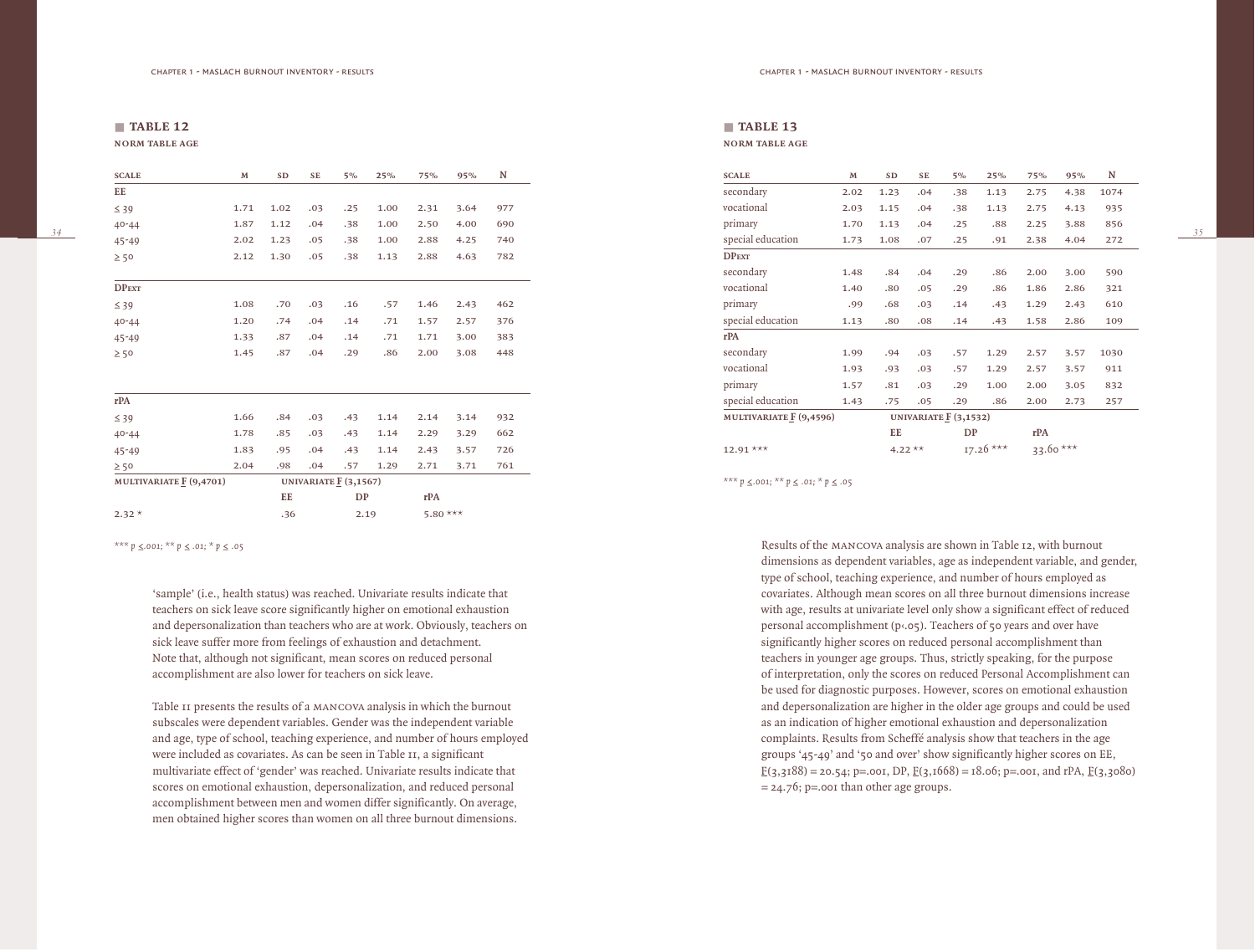# ■ **table 14 norm table teaching experience**

*36*

| <b>SCALE</b>            | M                     | SD   | SE  | $5\%$ | 25%  | 75%  | 95%  | N    |
|-------------------------|-----------------------|------|-----|-------|------|------|------|------|
| EE                      |                       |      |     |       |      |      |      |      |
| $\leq 9$                | 1.62                  | 1.02 | .04 | .25   | .87  | 2.25 | 3.63 | 668  |
| $IO-IQ$                 | 1.93                  | 1.16 | .03 | .38   | 1.00 | 2.63 | 4.25 | 1147 |
| $\geq 20$               | 2.07                  | 1.24 | .04 | .38   | 1.13 | 2.88 | 4.38 | 1261 |
| <b>DPEXT</b>            |                       |      |     |       |      |      |      |      |
| $\leq 9$                | 1.11                  | .72  | .04 | .14   | .57  | 1.57 | 2.61 | 294  |
| $IO-IQ$                 | 1.22                  | .78  | .03 | .14   | .57  | 1.71 | 2.71 | 631  |
| $\geq 20$               | 1.36                  | .86  | .03 | .18   | .71  | 1.86 | 2.86 | 744  |
| rPA                     |                       |      |     |       |      |      |      |      |
| $\leq 9$                | 1.74                  | .85  | .03 | .43   | 1.14 | 2.29 | 3.29 | 638  |
| $IO-IQ$                 | 1.78                  | .88  | .03 | .43   | 1.14 | 2.29 | 3.43 | 1101 |
| $\geq 20$               | 1.93                  | .96  | .03 | .43   | 1.14 | 2.57 | 3.57 | 1238 |
| MULTIVARIATE F (6,3132) | UNIVARIATE F (2,1567) |      |     |       |      |      |      |      |
|                         |                       | EE   |     | DP    |      | rPA  |      |      |
| $2.35*$                 |                       | 1.89 |     | .58   |      | 2.32 |      |      |

*\*\*\* p ≤.001; \*\* p ≤ .01; \* p ≤ .05*

In Table 13 results of mancova analysis are shown in which burnout subscales were the dependent variables. Type of school was the independent variable, and gender, age, teaching experience, and number of hours employed were included as covariates. A significant multivariate effect can be observed from Table 13. Univariate results indicate significant differences in scores on emotional exhaustion, depersonalization, and reduced personal accomplishment. Secondary and vocational school teachers in particular have higher scores on emotional exhaustion, depersonalization, and reduced personal accomplishment. Thus, to diagnose burnout, differences in type of school have an important bearing on all three burnout dimensions. Results from Scheffé analysis show that teachers from secondary and vocational schools show significantly higher scores on EE,  $F(3,3136) = 18.10$ ; p=.001, DP,  $\underline{F}(3,1629) = 44.91$ ; p=.001, and rPA,  $\underline{F}(3,3029) = 55.98$ ; p=.001 than teachers from primary schools and special education.

The normative scores for burnout scales as a function of teachers' experience are shown in Table 14. In the mancova analysis burnout scales were the dependent variables, teaching experience was the independent variable, and gender, age, type of school, and number of hours employed were included as covariates. A multivariate effect is shown. However, at univariate level no

#### ■ **table 15 norm table employment**

| <b>SCALE</b>            | M                     | <b>SD</b> | <b>SE</b> | 5%  | 25%  | 75%       | 95%  | N    |  |
|-------------------------|-----------------------|-----------|-----------|-----|------|-----------|------|------|--|
| EE                      |                       |           |           |     |      |           |      |      |  |
| part-time               | 1.80                  | 1.13      | .03       | .25 | 1.00 | 2.50      | 4.00 | 1355 |  |
| full-time               | 1.98                  | 1.22      | .03       | .38 | 1.00 | 2.75      | 4.38 | 1547 |  |
| <b>DPEXT</b>            |                       |           |           |     |      |           |      |      |  |
| part-time               | 1.21                  | .80       | .03       | .14 | .57  | 1.71      | 2.71 | 820  |  |
| full-time               | 1.32                  | .81       | .03       | .29 | .71  | 1.71      | 2.86 | 814  |  |
| rPA                     |                       |           |           |     |      |           |      |      |  |
| part-time               | 1.91                  | .91       | .03       | .57 | 1.29 | 2.43      | 3.57 | 1318 |  |
| full-time               | 1.74                  | .91       | .02       | .43 | 1.14 | 2.29      | 3.43 | 1490 |  |
| MULTIVARIATE F (3,1566) | UNIVARIATE F (1,1568) |           |           |     |      |           |      |      |  |
|                         |                       | EE        |           | DP  |      | rPA       |      |      |  |
| 4.19 $**$               |                       | 1.42      |           | .04 |      | $7.74***$ |      |      |  |

*\*\*\* p ≤.001; \*\* p ≤ .01; \* p ≤ .05* 

significant results were found. Thus, strictly speaking, differences in scores on separate burnout dimensions are too unreliable for diagnostic purposes where teaching experience is concerned. Results from Scheffé analysis show that teachers with experience of '20 years or more' show significantly higher scores on EE,  $\underline{F}(2,3075) = 32.86$ ; p=.001, DP,  $\underline{F}(2,1668) = 12.17$ ; p=.001, and rPA,  $F(z, 2976) = 11.50$ ; p=.001 than teachers with less experience.

Results of mancova analysis show a significant effect (Table 15). Results of univariate analysis indicate a significant difference between part time and full time teachers on reduced personal accomplishment. Part time teachers have higher scores than full time teachers on reduced personal accomplishment. Thus, strictly speaking, for the purpose of interpretation, only scores on reduced Personal Accomplishment can be used for diagnostic purposes.

# **Interaction effects**

To examine the interaction effect of type of school on burnout, separate mancova analyses were conducted for gender, age, teaching experience and number of hours employed. Results show no significant interaction effects for any of the investigated factors.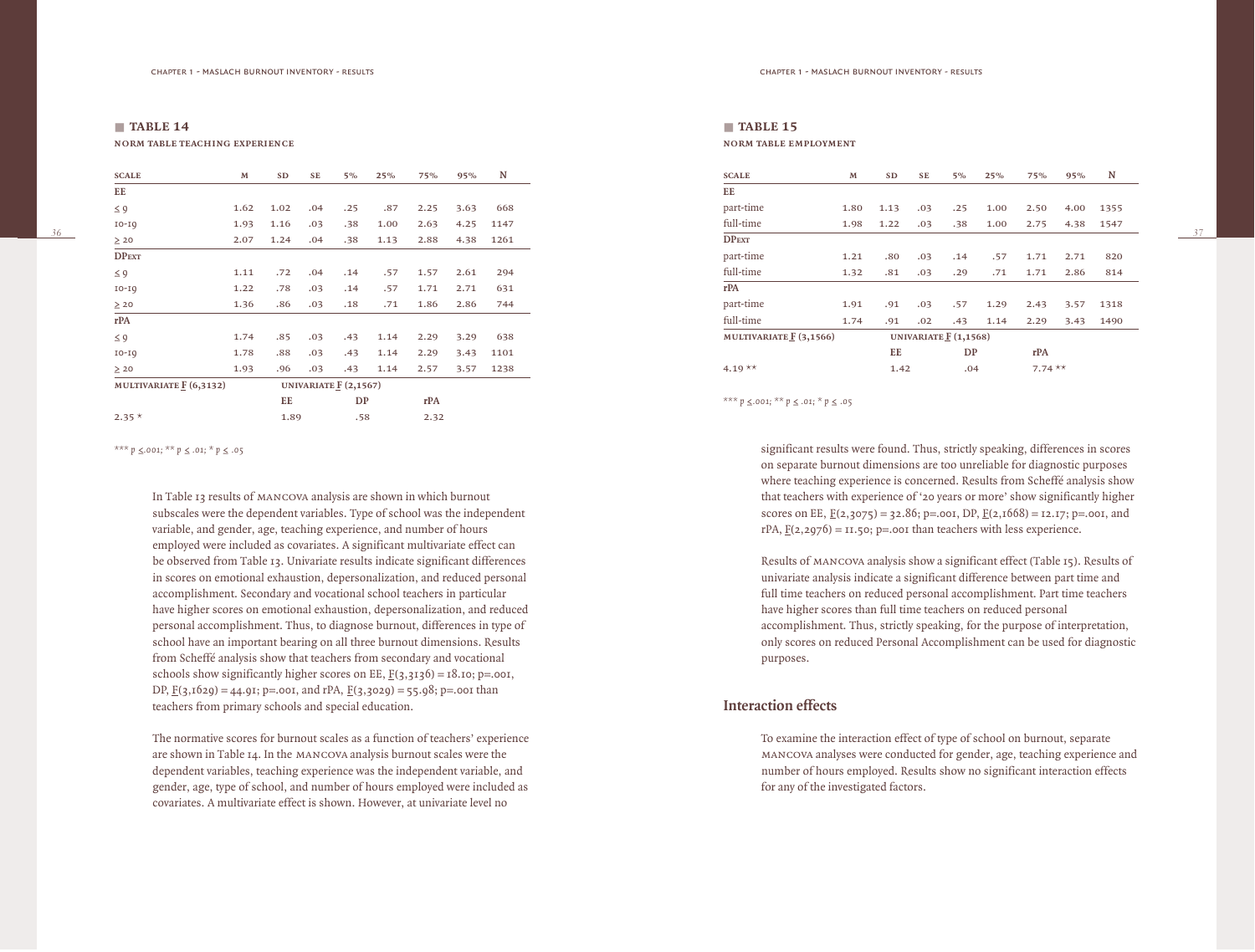# discussion

Our main objective in the present study was to examine the psychometric quality of the mbi-nl-es. More specifically, results were presented on the factorial validity, internal consistency and test-retest reliability, intercorrelations between subscales, discriminant, construct, and predictive validity, and normative burnout scores for gender, age, type of school, number of hours employed, and teaching experience were assessed. Overall, it can be concluded that the mbi-nl-es is a valid and reliable instrument for the study of burnout among Dutch teachers.

**Factorial validity.** Results of confirmatory factor-analyses in which the factor structure of the mbi-nl-es was tested, show that the best relative fit of the four models is found for the  $\alpha$ -factor oblique model (M<sub>4</sub>). This confirms prior results on the factorial validity of the mbi-nl-es *(Schaufeli et al., 1994)*. The values of the fit indices of the M4-model were also quite satisfactory for the subsamples gender, age, type of school, teaching experience and number of hours of employment. Based on these results the factorial validity of burnout can be considered adequate.

**Internal consistency and test-retest reliability.** Of the three burnout subscales, depersonalization shows the least internal consistence and its reliability differs in the sub samples of secondary, vocational, primary, and special education teachers. The additional two DP-items improved the internal consistencies for both the total sample and the sub samples of teachers on sick leave, primary, secondary, vocational, and special education teachers. In addition, test-retest reliabilities over a 12 months period can be considered good. In sum, the MBI-NL-ES is a questionnaire with internally consistent subscales that is applicable in different types of school and is also found stable across time.

**Intercorrelations between burnout subscales.** In general, intercorrelations between subscales of the mbi-nl-es correspond to the correlation coefficients mentioned in the American MBI manual. From these results it can be concluded that the burnout dimensions of mbi-nl-es are separate, but related, aspects of burnout. Among secondary school teachers, interrelations (most notably between EE and DP/DPext) are stronger compared to other subsamples. This indicates that secondary school teachers who feel emotionally exhausted feel more detached from others than do teachers from other schools. Among teachers who are currently on sick leave, interrelations between EE and DP/DPext were less strong, suggesting that in this group the structure of the syndrome might be slightly different. It is possible that teachers on sick leave who are no longer

confronted with the factors that resulted in burnout, experience decreasing feelings of depersonalization.

**Discriminant and construct validity.** From the intercorrelations between burnout subscales and various health indicators, it can be concluded that burnout discriminates in particular where feelings of DP and PA are concerned. EE seems to have some overlap with various other health indicators such as mental health complaints. As far as construct validity is concerned, results in our study showed that burnout complaints are strongly related to the core aspects of the teaching profession. That is, interactions with students and teaching in general are highly correlated with feelings of emotional exhaustion, depersonalization and a reduced personal accomplishment.

*39*

**Predictive validity.** Results on the predictive validity of burnout show that teachers with average and high scores on emotional exhaustion are more prone to require taking sick leave in the long run. However, future research is needed regarding the predictive validity, since the included sample of teachers was very small.

**Normative burnout scores.** As mentioned in the introduction, studies have indicated that burnout is significantly related to gender, age, teaching experience, type of school, and the number of hours employed *(e.g., Russell et al., 1987; Greenglass et al., 1990)*. From our results it can be concluded that, in general, male teachers, older teachers, in particular those aged 45 and over, and teachers from secondary and vocational schools are most prone to burnout. In more detail, results show that male teachers have higher scores than female teachers on emotional exhaustion, depersonalization, and reduced personal accomplishment *(Van Horn, Schaufeli, Greenglass, Burke, 1997)*. Several explanations for these findings have been proposed. For instance, *Greenglass et al. (1990)* argued that women are better able to reduce burnout than men because of their *"...greater investments in, and valuation of, friendship..."* and because they are more able to *"... turn to and enjoy activities other than work, i.e., socializing, the arts, etc."* (p23). *Anderson and Iwanicki (1984)* suggested that female teachers have less feelings of depersonalization than male teachers because they are more caring and show stronger involvement with others and thus do not distance themselves from others easily. The finding that male teachers have higher Emotional Exhaustion scores is replicated by several Dutch studies (e.g., *Van Ginkel, 1987*). As for age, significant differences have been found for reduced personal accomplishment. That is, teachers of 50 years and over feel less competent than their younger colleagues. Although there was only a significant age effect for feelings of incompetence, levels of emotional exhaustion and depersonalization tend to rise monotonously with age. Results show that teaching experience has no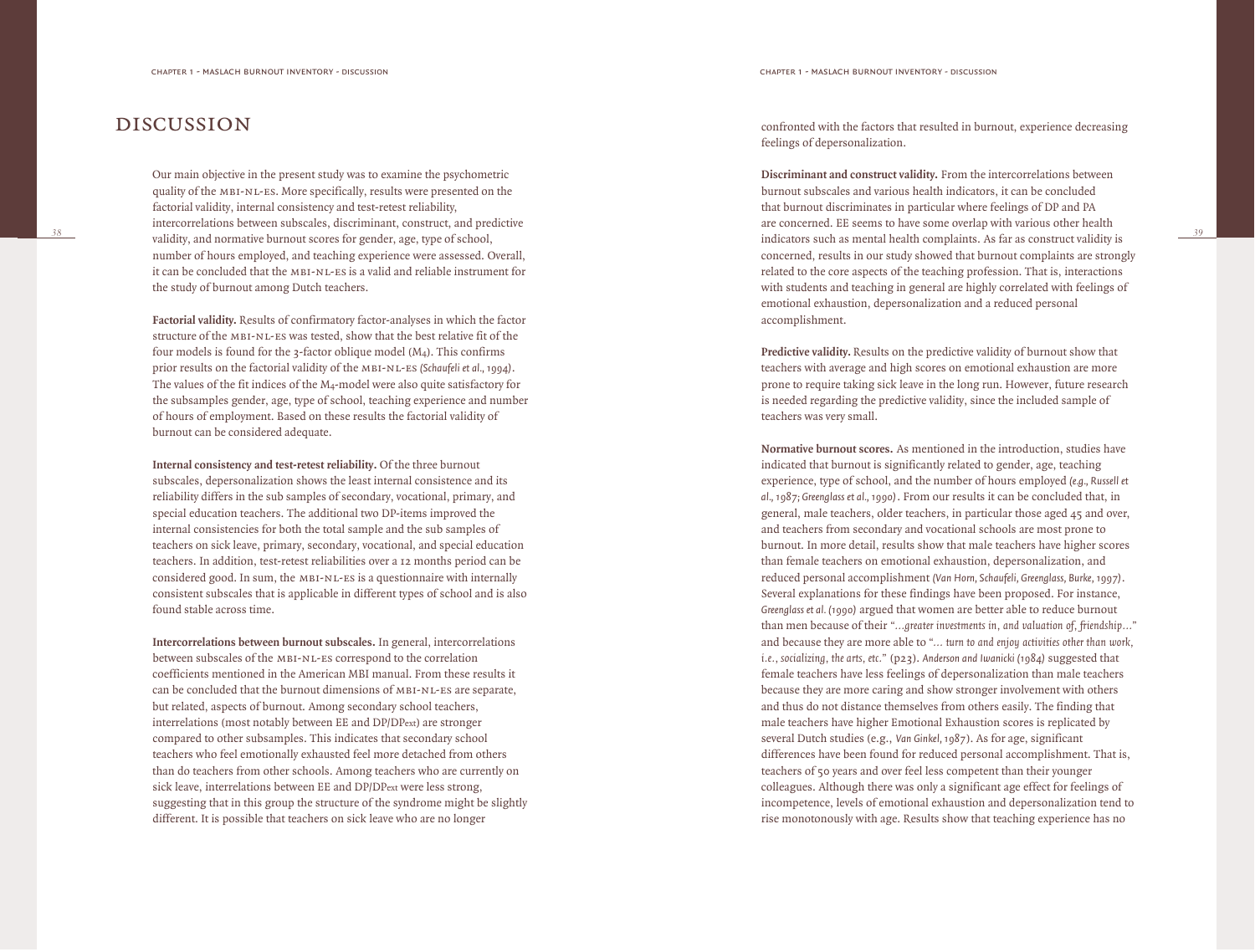*40*

significant effect on burnout. A more substantial effect regarding differences in burnout scores has been found for type of school, indicating that teachers from secondary and vocational schools have higher scores on emotional exhaustion, depersonalization, and reduced personal accomplishment. These results correspond with previous findings in which secondary school teachers were found to suffer more from burnout than elementary school teachers *(Anderson & Iwanicki, 1984; Gold & Grant, 1993)*. It has been argued by the last mentioned authors that secondary school teachers are more prone to burn out because, compared with students from elementary schools, secondary school students tend to be less interested and more difficult to motivate. Obviously, working in secondary and vocational schools requires more of a teacher's energy and effort.

In sum, the MBI-NL-ES can be considered a valid and reliable burnoutinstrument. Moreover, the reliability of the depersonalization scale has been improved. With the present study, reference data are available for both individual as well as group diagnostic purposes. That is, levels of individual and group scores can be compared to normative scores from teachers on sick leave and teachers who are working. Furthermore, comparison is also possible with other normative data including gender, age, type of school, teaching experience, and the number of hours employed. It should be mentioned that future validation of the MBI-NL-ES is needed, especially where the predictive validation is concerned.

# appendix

#### **m b i - n l - e s**

| <b>NEVER</b> | <b>SELDOM</b>               | NOW AND THEN                 | <b>REGULAR</b>       | <b>OFTEN</b>   | <b>VERY OFTEN</b>   | <b>ALWAYS</b> |
|--------------|-----------------------------|------------------------------|----------------------|----------------|---------------------|---------------|
| never        | few times a<br>vear or less | few times a<br>month or less | few times<br>a month | once a<br>week | few times<br>a week | every<br>dav  |

*41*

| $\mathbf{1}$   |                                                                         |
|----------------|-------------------------------------------------------------------------|
| $\overline{2}$ |                                                                         |
| 3              | I feel fatigued when I have to get up in the                            |
|                |                                                                         |
| $\overline{4}$ |                                                                         |
| 5              |                                                                         |
| 6              |                                                                         |
| 7              |                                                                         |
| 8              |                                                                         |
| 9              | I feel I'm a positive influence on other people's lives through my work |
| 10             |                                                                         |
| 11             |                                                                         |
| 12             |                                                                         |
| 13             |                                                                         |
| 14             |                                                                         |
| 15             |                                                                         |
| 16             |                                                                         |
| 17             |                                                                         |
| 18             |                                                                         |
| 19             |                                                                         |
| 20             |                                                                         |
| $21*$          | In my work, people bother me with personal                              |
|                |                                                                         |
| $22*$          |                                                                         |

*\* Depersonalization items added to the depersonalization sub scale*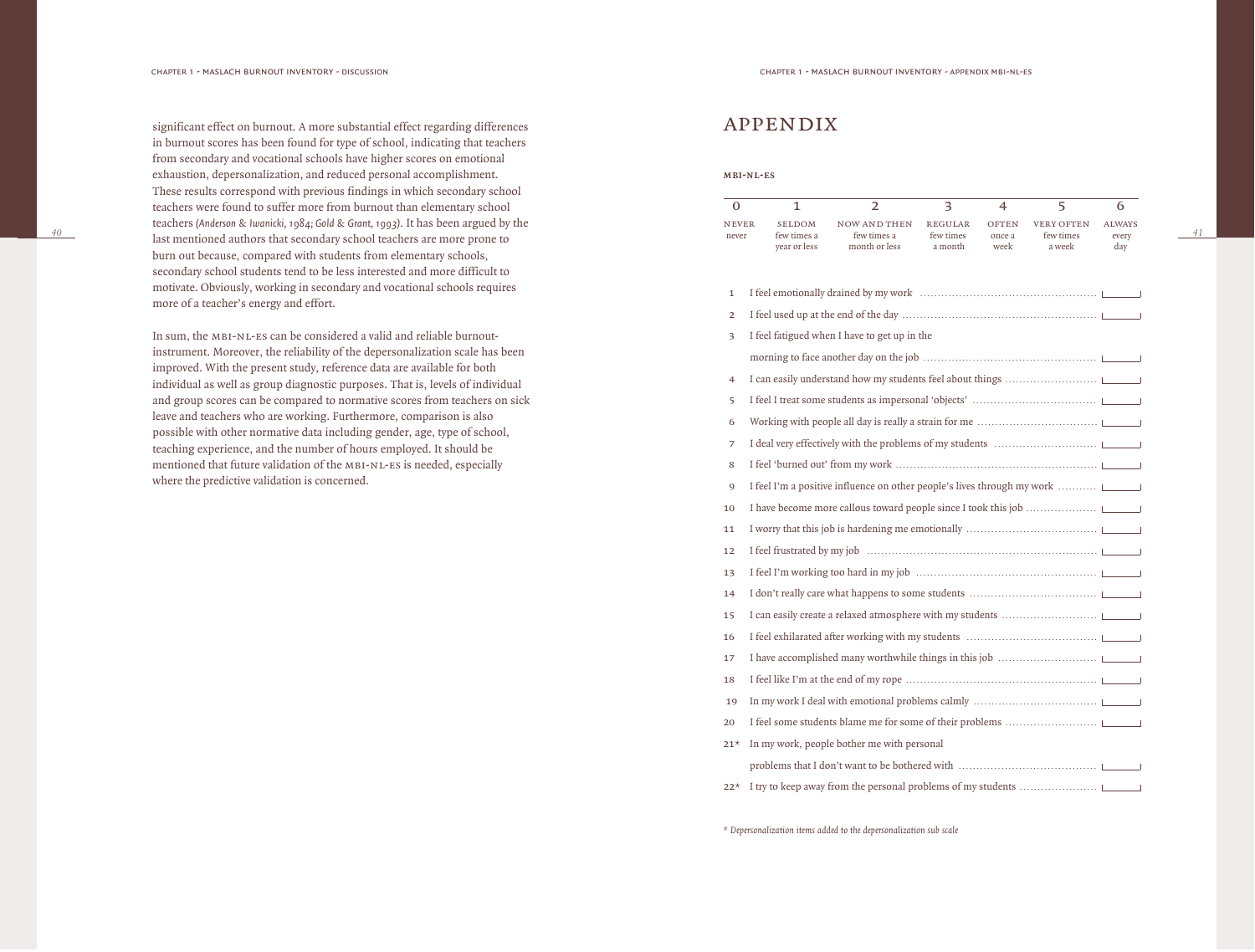# **REFERENCES**

- *• Anderson, M.G. & Iwanicki, E.F. (1984).* Teacher motivation and its relationship to burnout. *Educational Administration Quarterly ,* 20, 109-132.
- *• Boyle, G. J., Borg, M. G., Falzon, J. M., & Baglioni, A. J. (1995).* A structural model of the dimensions of teacher stress. *British Journal of Educational Psychology , 65, 49-67.*
- *• Brown, M., & Ralph, S. (1992).* Towards the identification of stress in teachers. *Research in Education, 48, 103-110.*
- *•* Byrne, B.M. (1993). *Testing for factorial validity and invariance across elementary, intermediate and secondary teachers.*
- *Journal of Occupational and Organizational Psychology, 66, 197-212.*
- *• Byrne, B.M. (1994).*  Burnout: Testing for validity, replication and invariance of causal structure across elementary, intermediate, and secondary school teachers. *American Educational Research Journal, 31, 645-673.*
- *• Bentler, P.M. & Bonett, D.G. (1980).*  Significance tests and goodness of fit in the analysis of covariance structures. *Psychological Bulletin, 88, 588-606.*
- *• Bentler, P.M., & Weeks, D.G. (1980).*  Linear structural equations with latent variables. *Psychometrika, 45, 289-307.*
- *• Bergers, G.P.A., Marcelissen, F.H.G., & De Wolf, Ch.J. (1986).*  Handleiding Vragenlijst Organisatiestress – Doetinchem [Manual Organizational Stress Questionnaire]. *University of Nijmegen: Department of Psychology .*
- *• Dirken, J.M. (1969).*  Arbeid en stress: Het vaststellen van aanpassingsproblemen in werksituaties [Work and stress: Determining problems in adapting to work settings]. *Groningen: Wolters-Noordhoff.*
- *• Caplan, R.D., Cobb, S., French, J.R.P., Van Harrison, R., & Pinneau, S.R. (1975).*  Job demands and worker health. *Ann Arbor (Michigan): Institute of Social Research.*
- *• Centraal Orgaan Bedrijfsgezondheidszorg (CO BGZ).* Vragenlijst Gezondheid, Werk en Werkomstandigheden van Onderwijzend personeel. [School Health Survey, Work and Work environment Teachers]. *Heerlen: CO BGZ.*
- *• Enzmann, D., Schaufeli, W.B., & Girault, N. (1995).*  The validity of the Maslach Burnout Inventory in three national samples. In L.Bennett, D. Miller, & M. Ross (Eds.). *Health workers and AIDS: Research, interventions and current issues* (pp. 131-150). *Chur: Harwood.*
- *• Friedman, I.A. (1991).*  High- and low-burnout Schools: School culture aspects of teacher burnout. *Journal of Educational Research, 84, 325-333.*
- *• Ginkel, A.J.H., van (1987).*  Demotivatie bij leraren: een onderzoek naar burnout- en demotivatieverschijnselen bij leraren in het voortgezet onderwijs *[Demotivation among teachers: a study into burnout and demotivation among secondary school teachers]. Lisse: Swets en Zeitlinger B.V.*
- *• Greenglass, E.R., Burke, R.J., & Ondrack, M. (1990).*  A gender-role perspective of coping and burnout. *Applied Psychology , 39, 5-27.*
- *• Gold, Y. & Grant, R.A. (1993).* Teachers managing stress and preventing burnout: The professional health solution. *London: Falmer .*
- *• Green, D.E., Walkey, H.F., & Taylor, A.J.W. (1991).*  The three-factor structure of the Maslach Burnout Inventory. *Journal of Social Behavior & Personality , 6, 453-472.*
- *• Hart, N. I. (1987).*  Student teachers' anxieties: four measured factors and their relationships to pupil disruption in class. *Educational Research, 29, 12-18.*
- *• Hodge, G. M., Jupp, J. J., & Taylor, A. J. (1994).* Workstress, distress and burnout in music and mathematics teachers. *British Journal of Educational Psychology, 64, 65-76.*
- *• Horn, J.E. van, Schaufeli, W.B., Greenglass, E.R., & Burke, R.J. (1997).*  A Canadian-Dutch comparison of teachers' burnout. *Psychological Reports, 81, 371-382.*
- *• Jackson, S.E., Schwab, R.L., & Schuler, R.S. (1986).* Toward an understanding of the burnout phenomenon. *Journal of Applied Psychology, 71, 630-640.*
- *• Kers, W.C. & Zouwe, N., van der (1994).*  Psychische ziekten: Volledig en blijvend arbeidsongeschikt [Mental disorders: Entirely and permanently work incapacitated]. *Tijdschrift voor Sociale Geneeskunde, 71, 293-300.*